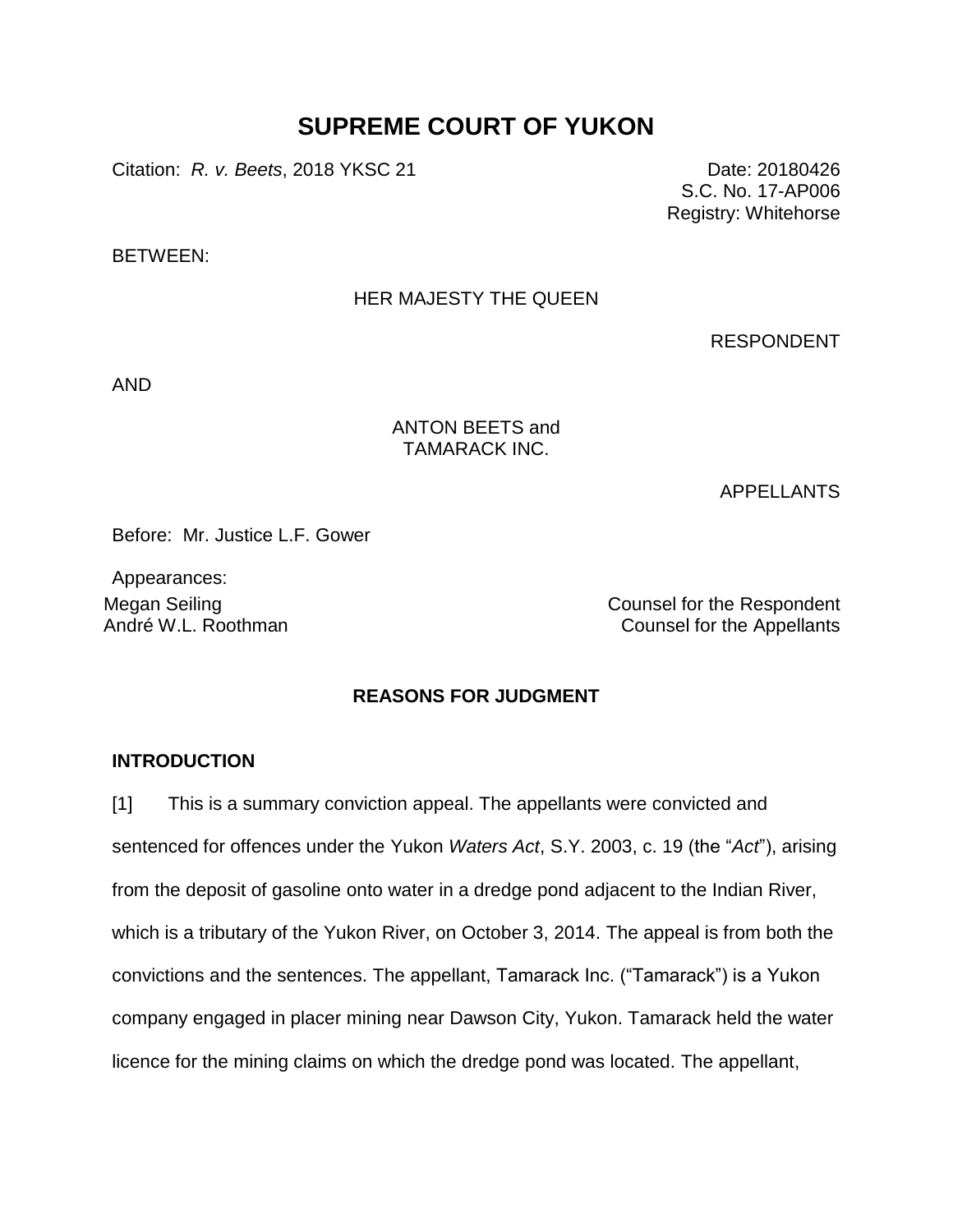Anton Beets ("Beets"), is one of three directors of Tamarack, and was the boss in charge of the mine site where the incident occurred.

#### **BACKGROUND FACTS**

[2] Tamarack and Beets were tried before a Territorial Court Judge on April 18 and 19, 2017. Both appellants were found guilty on charges that they permitted the deposit of waste in the water in a water management area, and that they failed to report the said deposit, contrary to ss. 7(1)(a) and 7(3)(a) of the *Act*. Tamarack was additionally found guilty for failing to comply with the conditions of its water licence, specifically to not use fuel in a way that allows it to be deposited in waters, and to report any unauthorized discharge, contrary to s. 38(3)(a) of the *Act.* Written reasons for this decision can be found at *R. v. Beets,* 2017 YKTC 17.

[3] Tamarack and Beets had been featured in a television program produced by the Discovery Network, (the "Network"), entitled "Gold Rush". Beets had appeared in approximately 88 episodes since season two and, at the time of the sentencing hearing on June 30, 2017, the show was in its seventh season. The episode, "Hundreds of Ounces" (the "episode") was being filmed on the mine site at the time of the incident. [4] On October 3, 2014, at the end of the workday, the dredge pond was being filled with water from an upstream reservoir in order to float a dredge located in the pond. Mark Favron, ("Favron"), a contract welder working on the mine site, decided on the spur of the moment to pour gasoline in the dredge pond, which was set alight by another employee. Just before doing this, he asked Beets if he had any problem with it, and Beets replied that he did not "give a fuck". Favron poured about 1 to 1.5 gallons of gasoline on the water. When the other employee set it alight, one of the camera crew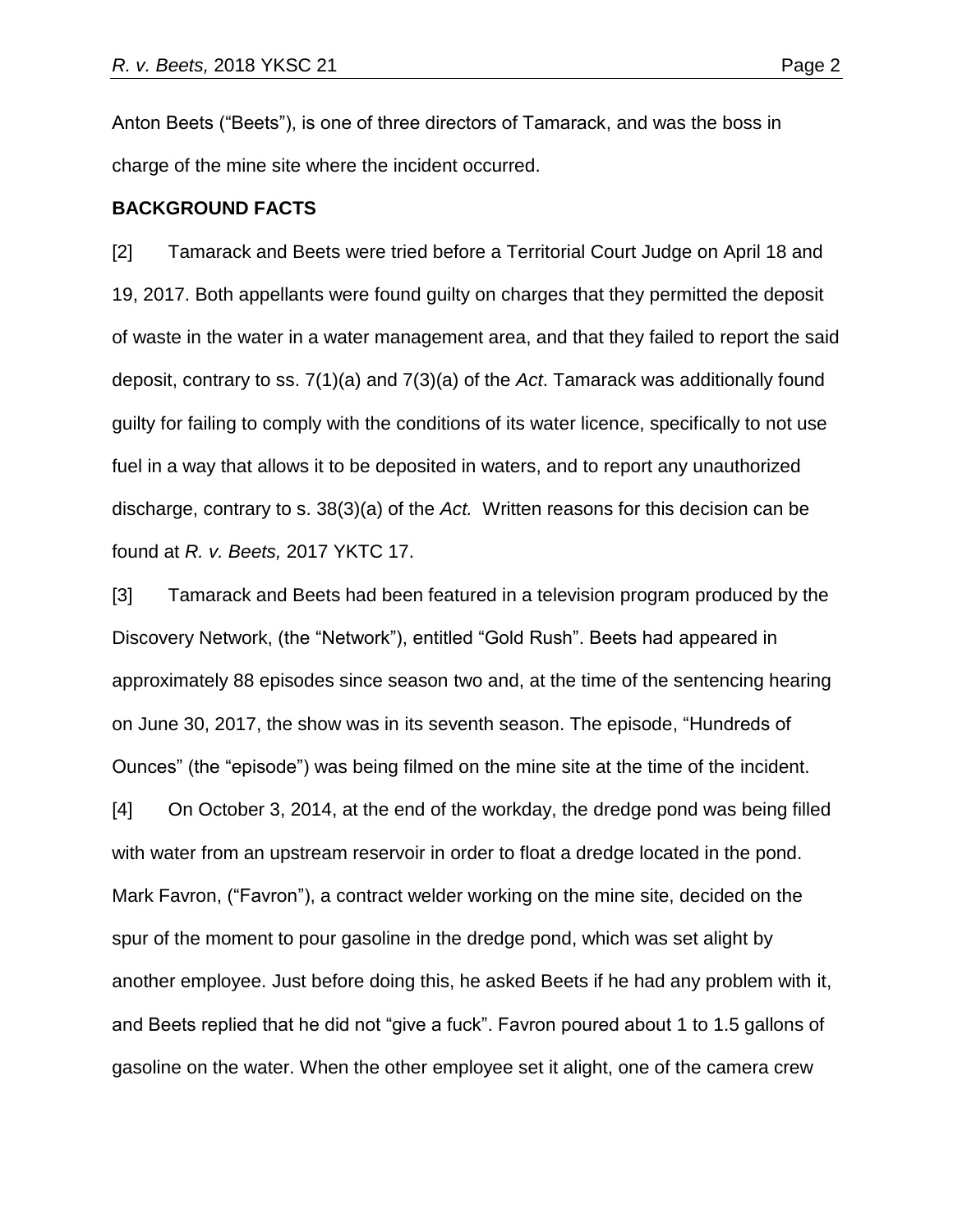started to film the incident and Beets was eventually featured in the scene saying the line "I told you guys, come hell or high water, didn't I? How do you like that? Ha ha ha!". It is unclear whether this was a line given to him by the production crew or whether he came up with it himself. The entire scene lasted about 30 seconds.

[5] The appellants' counsel argued that the 30-second clip was not tendered for the truth of its contents and that the trial judge could not be sure that it had not been edited in order to place Beets in front of the burning dredge pond. However, what Beets said was not submitted for the truth of its contents, but simply for the fact that he said it. As well, Favron confirmed in his direct testimony that what the clip depicts reflects what he saw happening that day. $1$ 

[6] The episode was subsequently aired on the Discovery Network, which broadcasts in over 220 countries and was translated into many languages for that purpose. The episode had 2.17 million viewers in the United States alone when it was first viewed. The episode includes the scene showing Favron pouring gasoline on the water, the lighting of the gasoline, and Beets standing in front saying his line, against the background of the burning dredge pond. A short 30-second clip of the scene was subsequently used by the Network whenever the episode was advertised.

#### **ISSUES**

 $\overline{a}$ 

[7] The issues on this appeal are:

- 1) Did the trial judge err in finding that the legal maxim *de minimis non curat lex* does not apply to the facts of the case?
- 2) Did the trial judge err in finding that Tamarack is liable for the offences committed by Beets?

 $<sup>1</sup>$  Transcript, April 18, 2017, p. 23.</sup>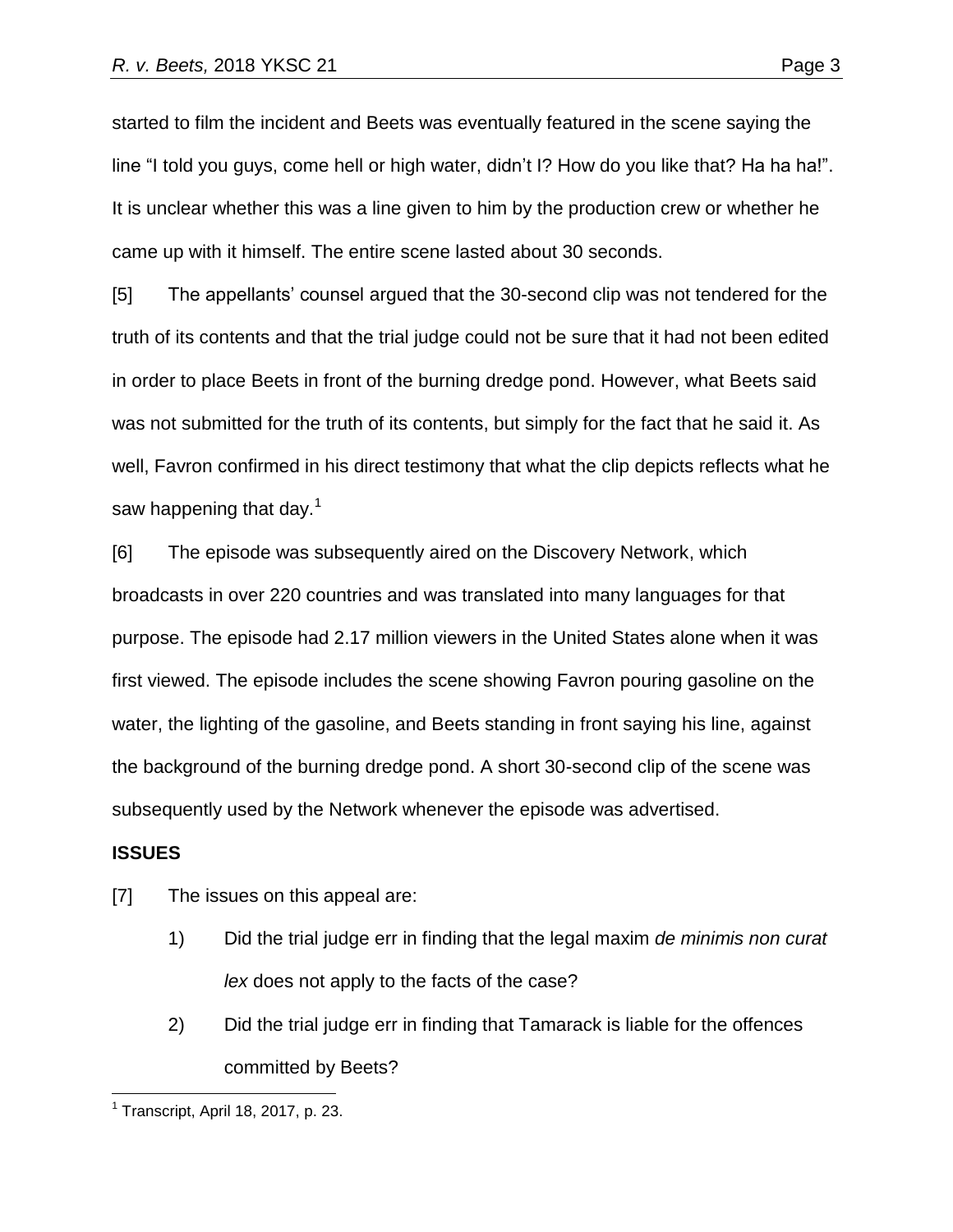- 3) Did the trial judge err by failing to apply the rule against multiple convictions by convicting Tamarack on counts 3 and 4?
- 4) Did the trial judge err either in his assessment of the relevant sentencing factors, or by imposing sentences that are demonstrably unfit?

## **ANALYSIS**

## *1) Did the trial judge err in finding that the legal maxim de minimis non curat lex* **("***de minimis***")** *does not apply to the facts of the case?*

[8] It is undisputed that the standard of review for this question of mixed fact and law is "palpable and overriding error": *Housen v. Nikolaisen*, 2002 SCC 33 ("*Housen*"), at para. 36.

[9] The maxim means that the law does not concern itself with trifles. The rationale behind the doctrine is to allow courts to relieve persons who have technically breached a statute from liability under that statute, i.e. where the irregularity or wrongdoing is of a very slight consequence, judicial policy does not intend that the infliction of a penalty should be inflexibly severe: *Peel (Region, Department of Public Health) v. Le Royal Resto and Lounge Inc.*, 2017 ONCJ 767 ("*Peel*"), at para. 57.

[10] The Supreme Court of Canada has yet to decide on whether the maxim can or cannot be used as a defence by accused persons in criminal or regulatory prosecutions, or when and for what purpose the doctrine can be used by an accused person at all: *Peel*, at para. 48. Accordingly, courts across the country have variously allowed the doctrine to be used as a defence, or have stated that it is not applicable

[11] The offences in the case at bar are within the category of regulatory or public welfare offences. They are also known as "strict liability" offences. As was stated in the leading Supreme Court case of *R. v. Sault Ste. Marie (City)*, [1978] 2 S.C.R. 1299,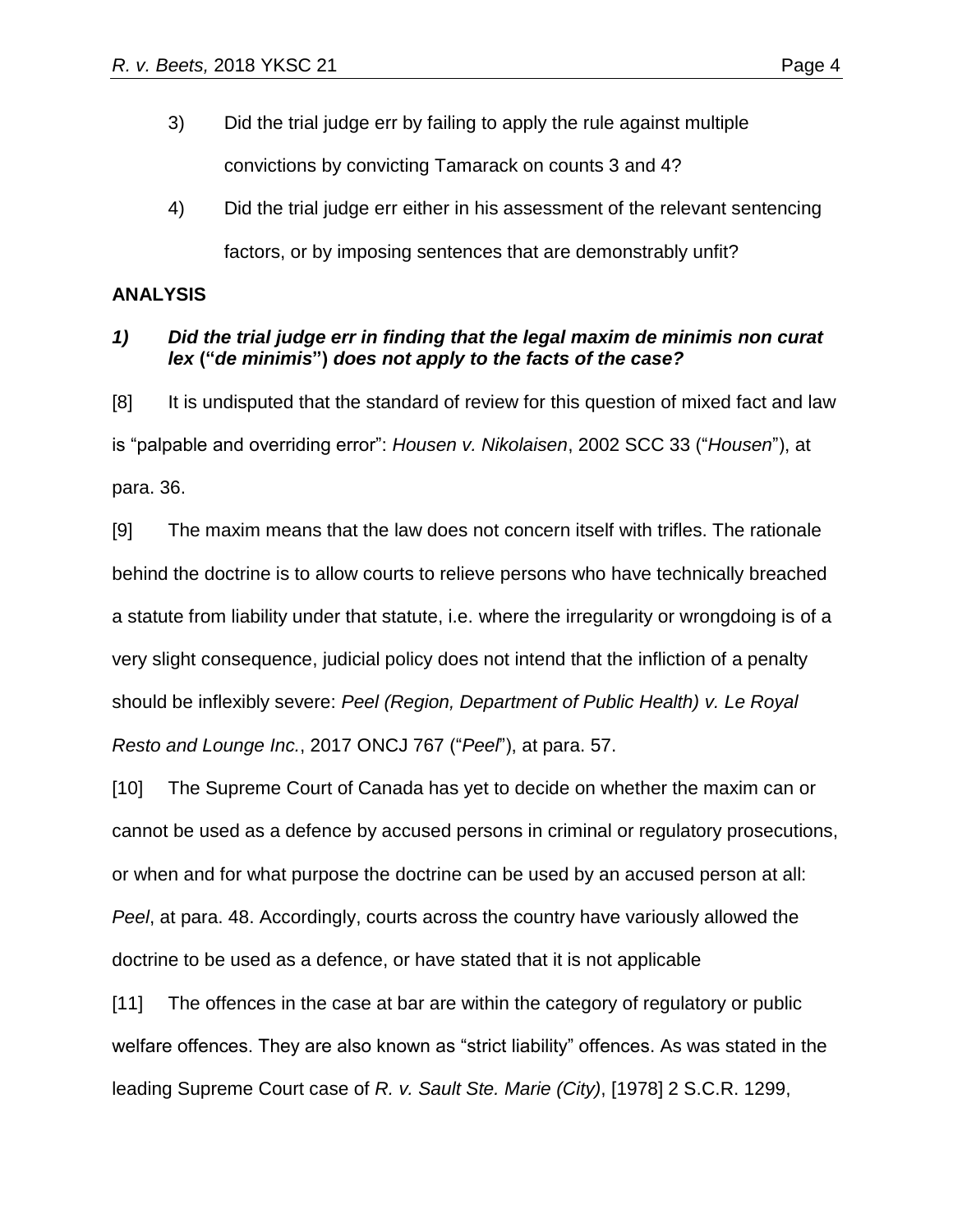$\overline{a}$ 

public welfare offences are not criminal in any real sense, but are prohibited in the public interest (at p. 1302-3). As such, they generally fall into a middle category between true criminal offences, where *mens rea* (guilty mind) must be proved, and absolute liability offences, where there is no defence of due diligence available (p. 1325). For strict liability offences, the prosecution must only prove beyond a reasonable doubt that the defendant committed the prohibited act ("*actus reus*"). At that point, the onus shifts to the defendant to establish on a balance of probabilities that it has a defence of reasonable care ("due diligence").<sup>2</sup>

[12] The Supreme Court did apply the maxim in *R. v. Canadian Pacific Ltd.*, [1995] 2 S.C.R. 1031 ("*Canadian Pacific*"), but not as a defence to a regulatory offence. Rather, it did so as an aid in interpreting the meaning of the legislation at issue. The accused had challenged the constitutionality of s. 13(1) (a) of the Ontario *Environmental Protection Act ("EPA")*, which prohibited the omission of contaminants that may impair the natural environment "for any use that can be made of it". The terms "impair" and "use" were not defined in the *EPA*. Gonthier J., for the majority, stated that the *de minimis* principle is closely related to the absurdity principle, by which the legislature is presumed not to have intended to attach penal consequences to trivial or minimal violations (para. 66). In the result, he concluded that there had to be "a degree of significance" consistent with the objective of environmental protection, both in relation to the impairment and the use which is impaired, in order to justify penal consequences. At

 $2$  There may also be other possible defences to strict liability prosecutions, which include: necessity; impossibility; mistake of fact; self-defence; lack of the requisite mental element; officially induced error;and *res judicata*: *Peel*, at para. 68.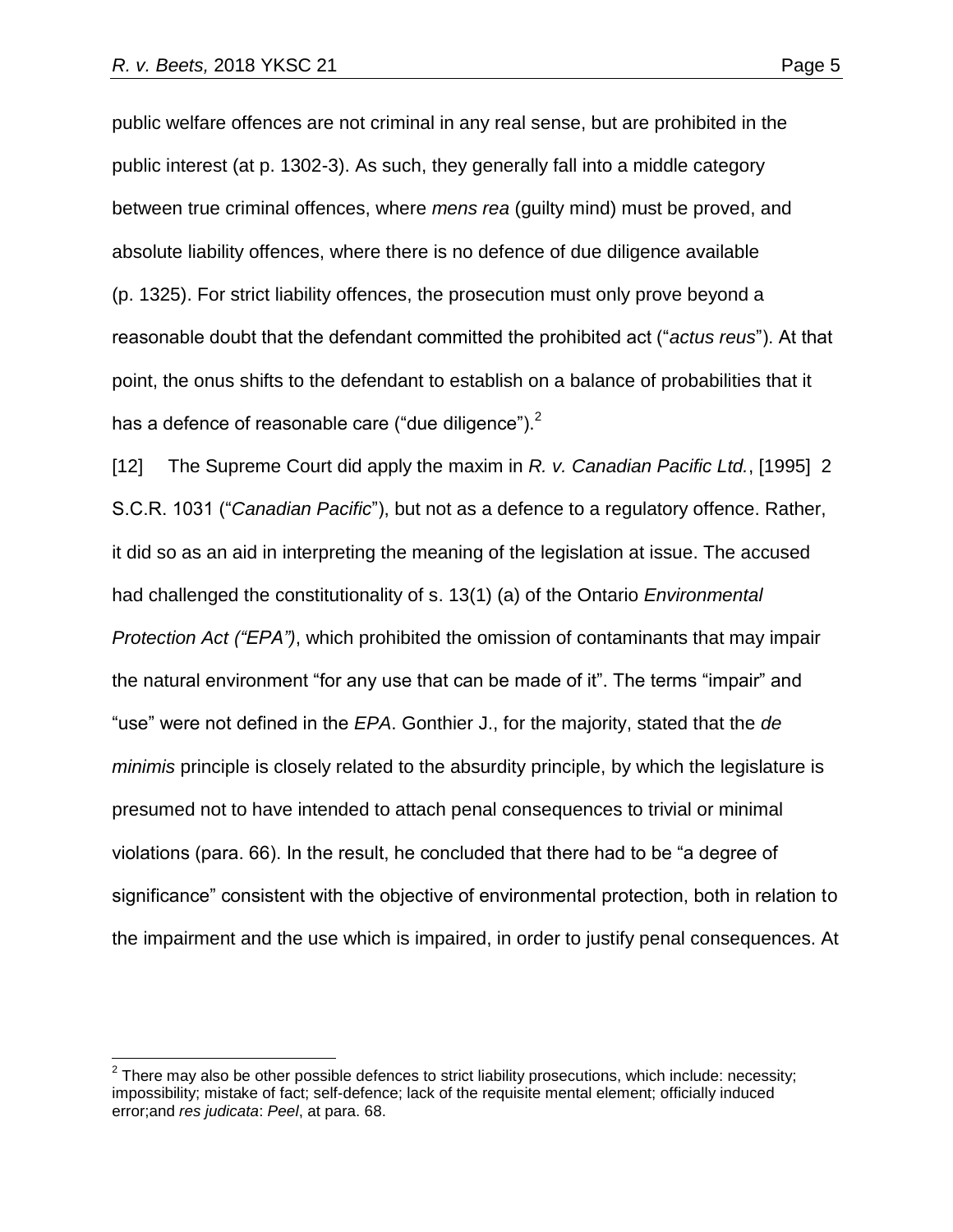#### [13] para. 66, he stated:

…The absurdity, strict interpretation and de minimis principles assist in narrowing the scope of the expression "for any use that can be made of [the natural environment]," and determining the area of risk created by s. 13(1)(*a*) of the EPA. Where an accused has released a substance into the natural environment, the legal debate must focus on whether an actual or likely "use" of the "natural environment" has been "impaired" by the release of a "contaminant". This legal debate is clearly facilitated by the application of generally accepted interpretive principles. In particular, these principles demonstrate that s. 13(1)(*a*) does not attach penal consequences to trivial or minimal impairments of the natural environment, nor to the impairment of a use of the natural environment which is merely conceivable or imaginable. A degree of significance, consistent with the objective of environmental protection, must be found in relation to both the impairment, and the use which is impaired. (my emphasis)

[14] In the case at bar, defence counsel relied upon the above emphasized passage from *Canadian Pacific* as authority for the following submission. First, the amount of gasoline deposited in this case was relatively small, being 1 to 1.5 gallons. Second, the expert evidence tendered at trial by the Territorial Crown was that even if the spilled gasoline had not been combusted, "the impact of such an uncombusted amount … would have been minor". Further, that by the time the contaminated water got to the Indian River, it likely would not have had "any impact" on fish habitat. Accordingly, says the defence, there was no degree of significance to the polluting effect of the gasoline. [15] The problem with this argument, is that s. 7(1)(a) of the *Act* does not require the Territorial Crown to prove environmental harm. All it needs to prove, to make out the *actus reus* of the offence beyond a reasonable doubt, is that the appellants permitted "the deposit of waste in any waters in a water management area". On this appeal, the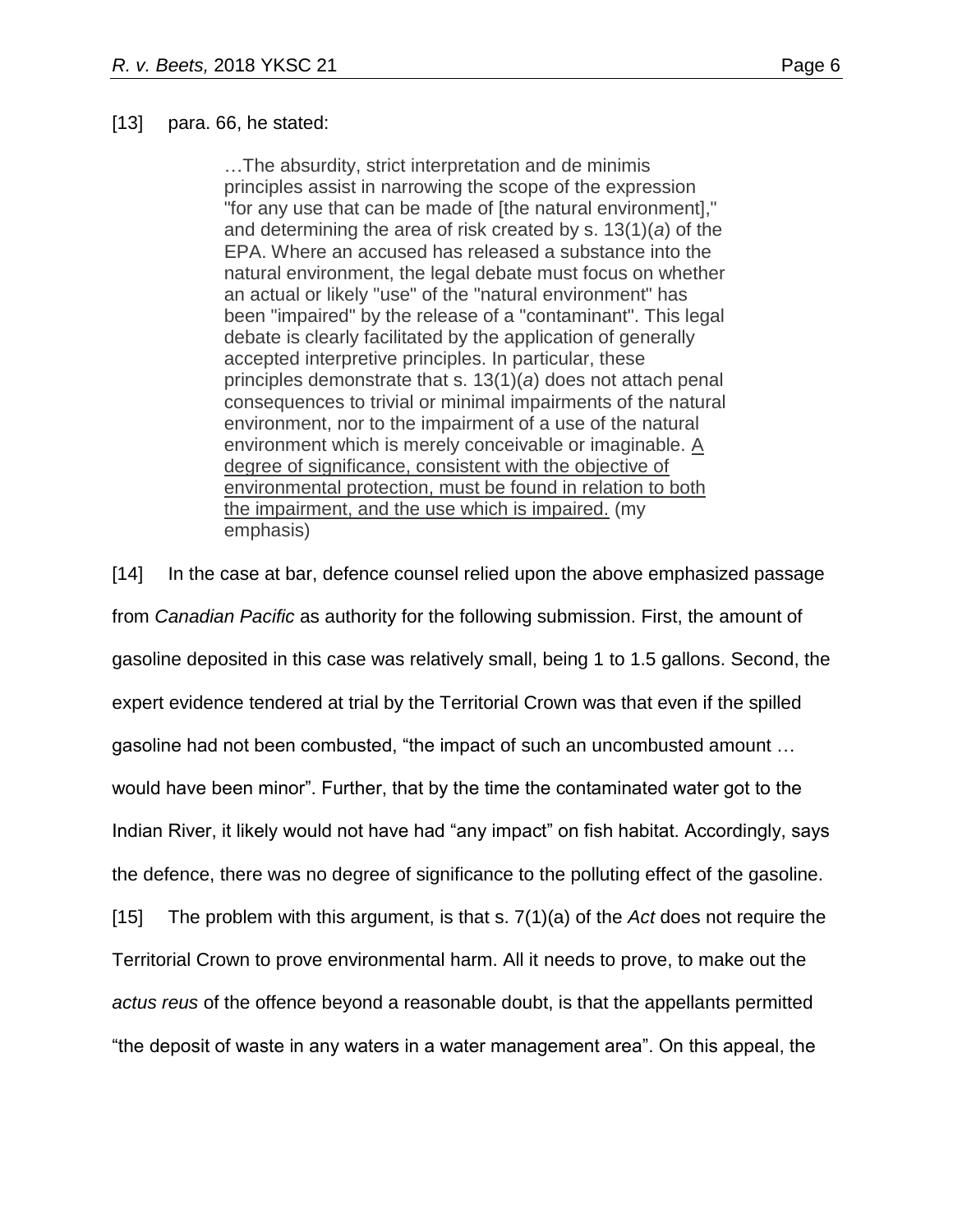under s. 1 of the *Act* (although they did so at trial):

(a) any substance that, if added to water, would degrade or alter, or form part of a process of degradation or alteration of, the quality of the water to an extent that is detrimental to its use by people or by any animal, fish, or plant

[16] Section 7(1)(a) states:

Subject to subsection (2) [not at issue in this case], except in accordance with the conditions of a [water] licence or as authorized by regulations made under paragraph 31(1)(n) [also not at issue in this case], no person shall deposit or permit the deposit of waste … in any waters in a water management area. (my emphasis)

As Crown counsel aptly put it in the appeal hearing, this provision means that it is an offence to deposit waste into water, but not that it is an offence to deposit waste into water *where there is a potential for environmental harm*. Indeed, none of the offences in the case at bar require proof of environmental harm. Once the Crown proved that the appellants permitted gasoline to be deposited into the dredge pond, the offence under

s. 7(1)(a) was crystallized.

[17] Further, because the deposit of fuel into water was prohibited by a condition in Tamarack's water licence, the offence under s. 38(3)(a) of the *Act* also crystallized.

[18] Finally, because neither appellant reported the incident, as required by both the *Act* and the water licence, they were additionally liable under s. 7(3)(a) of the *Act*, and Tamarack was liable again under s. 38(3)(a) for breaching the related condition in its water licence.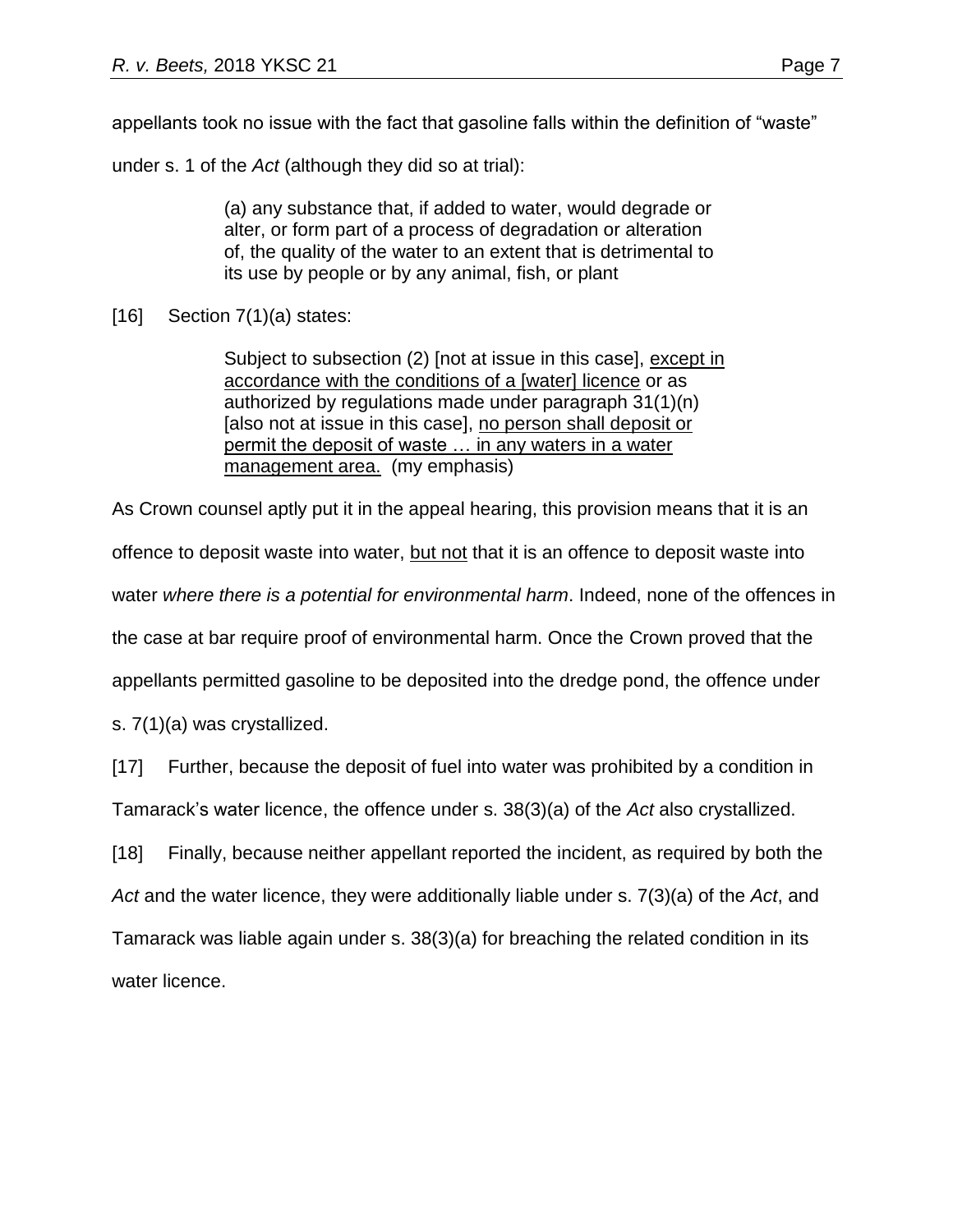[19] The other take-away from this analysis is that the act of setting the gasoline on fire is ultimately irrelevant, since the deposit of waste had already been committed by the time of the combustion occurred.

[20] In any event, returning to the case law on the *de minimis* principle, *Canadian Pacific* is not authority that the Supreme Court has accepted the principle as a defence. Rather, I repeat that the maxim was only used there as an interpretive aid.

[21] The Supreme Court and various lower-level courts have also touched upon the issue at other times, before and after *Canadian Pacific,* in different ways. For a greater appreciation of the nature of this debate, I will attempt to summarize the more relevant cases briefly.

[22] In *R. v. Webster*, [1981] O.J. No. 2455 (Dist. Ct.), Vannini J. held that the legal maxim is part of the common law of Ontario and that it applies to both civil causes of action and to offences created by provincial statute.

[23] In the Yukon case of *R. v. Placer Developments Ltd.*, [1984] Y.J. No. 19, Stuart J., of the Territorial Court, relying upon *R. v. McBurney* (1974), 15 C.C.C. (2d) 361 (B.C.S.C.), concluded that the principles of *de minimis*, in terms of the extent of environmental damage, are only relevant in sentencing.

[24] In *R. v. Hinchey*, [1996] 3 S.C.R. 1128, L'Heureux-Dubé J. endorsed the potential application of the doctrine as a defence to criminal culpability but, at the end of the day, she decided that it was not strictly necessary to decide that issue in the case.

[25] In *R. v. Croft*, 2003 NSCA 109 ("*Croft*"), Saunders J.A., speaking for the Nova Scotia Court of Appeal, was dealing with an offence under s. 78 of the federal *Fisheries Act* for possessing lobsters that were less than 82.5 millimetres long, contrary to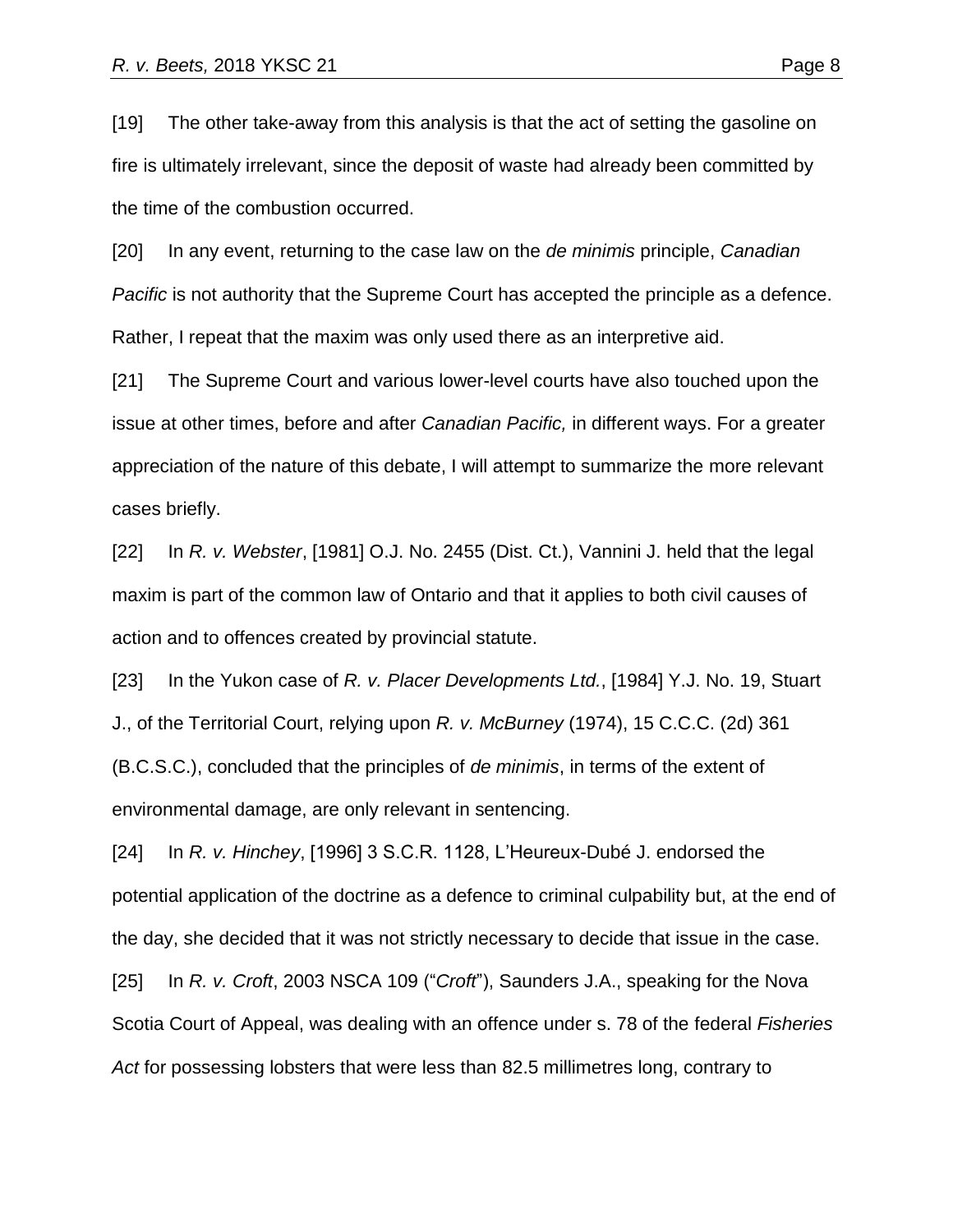s. 57(2) of the *Atlantic Fishery Regulation*. The appellant, Croft, had caught 100-to-150 pounds of lobster. When his catch was inspected by fisheries officers, it was determined that he had six lobsters that were less than 82.5 millimetres. He was convicted at trial and was unsuccessful in his summary conviction appeal. Saunders J.A. affirmed both findings below, stating:

> 15 Neither do we see any error on the part of the [Summary Conviction Appeal] judge in affirming the trial judge's finding that the legal maxim *de minimis non curat lex* had no application to the circumstances of this case. We share that opinion. This is, as we have said, a strict liability offence. Moreover, it is one where compliance is measured in millimetres. Parliament has decided where it chooses to draw the line. In this sense it is much the same as imposing a limit of 80 mg of alcohol in 100 ml of blood in the *Criminal Code* provisions prohibiting the operation of a motor vehicle, vessel, aircraft or railway equipment while impaired. There is no tolerance or margin extended for "almost" or "close" compliance. The public interest in protecting our commercial fishery is hardly a trifling matter. The maxim has no application here. (my emphasis)

[26] In *Canadian Foundation for Children, Youth and the Law v. Canada (Attorney General)*, [2004] 1 S.C.R. 76 ("*Canadian Foundation*"), Arbour J. held that *de minimis* exists as a common-law defence preserved by s. 8(3) of the [*Criminal*] *Code* and falls within the courts' discretion" (para. 203). However, it is important to remember that Arbour J. was one of three dissenting judges in that case.

[27] In *Canadian Foundation*, the Supreme Court upheld the constitutionality of s. 43

of the *Criminal Code*, which deals with the correction of children by force. McLachlan

C.J.C., speaking for the majority, did not specifically state that *de minimis* could not be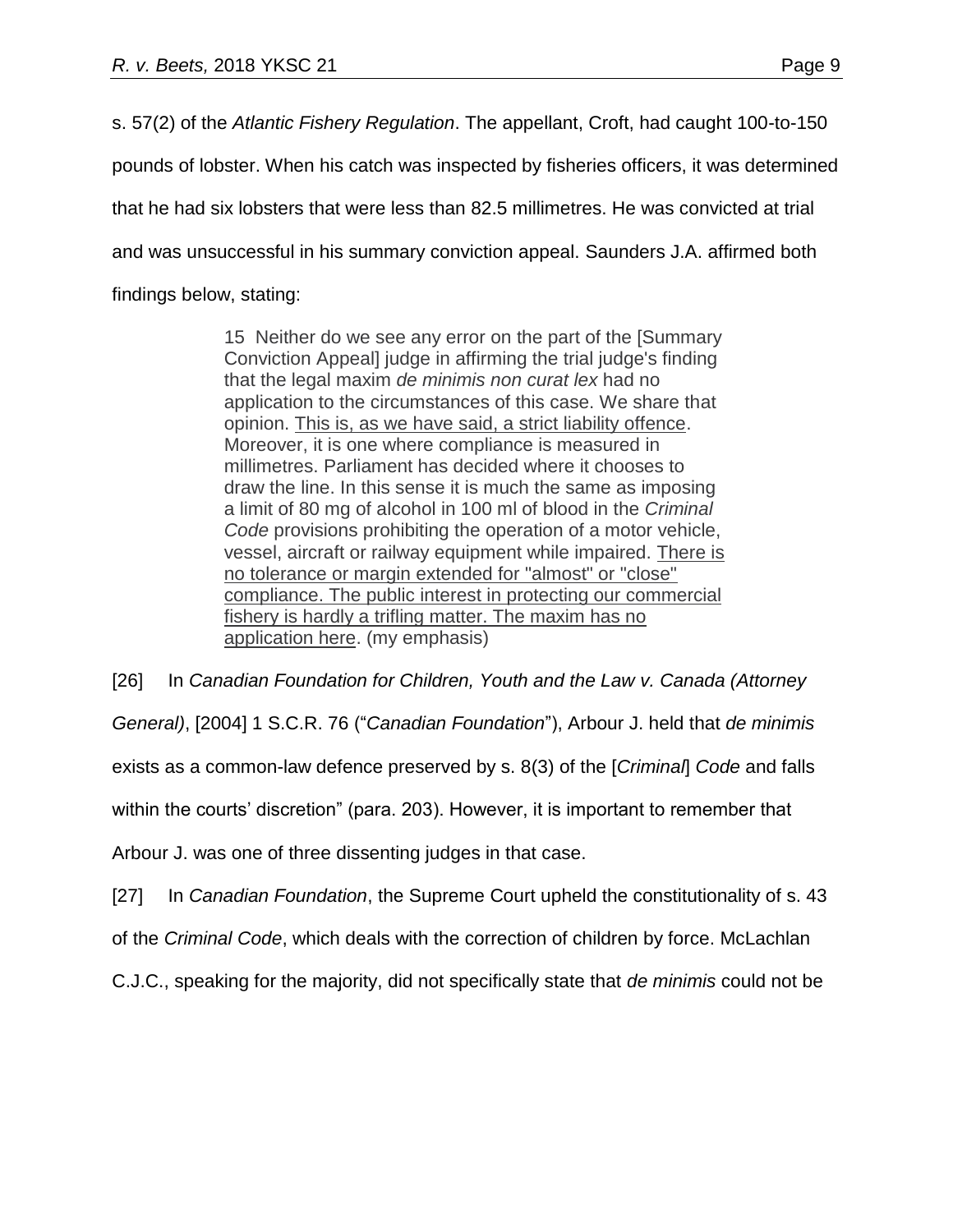… As for the defence of *de minimis*, it is equally or more vague and difficult in application than the reasonableness defence offered by s. 43. (para. 44)

[28] In *R. v. Kubassek* (2004), 189 O.A.C. 339, the Ontario Court of Appeal assumed, for the purposes of the appeal that *de minimis* was an available principle for a defendant in a criminal case, but that the assault in that case did not fit the standard of triviality historically required.

[29] In *R. v. Williams Operating Corp.* (2008), 39 C.E.L.R. (3d) 66 (Ont. S.C.J.),

Platana J. held that the *de minimis* defence did not apply at all to public welfare or strict liability offences.

[30] In *R. v. Juneja*, 2009 ONCJ 572, Duncan J. pointed out that there have been no cases rejecting the legal availability of *de minimis* in appropriate circumstances, and that therefore the authority "is therefore unanimous, though not substantial, in favour of the doctrine" (at paras. 11 to 16).

[31] In *R. v. Superior Custom Trailers Ltd.*, 2009 ONCJ 740, Valente J., of the Ontario Court of Justice, on a summary conviction appeal from a decision of a justice of the peace, noted that the *de minimis* doctrine has been a matter of considerable debate in this country (paras. 34 and 38). After a review of some of the leading cases from the Supreme Court, which I have noted above, Valente J. seemed willing to consider the application of the doctrine as a defence to a charge of emitting dust in breach of a condition of a certificate of approval, contrary to the Ontario *Environmental Protection Act*. In that sense, the facts of the case are somewhat analogous to the offence at bar of failing to prevent the deposit of fuel into water in breach of a condition of the water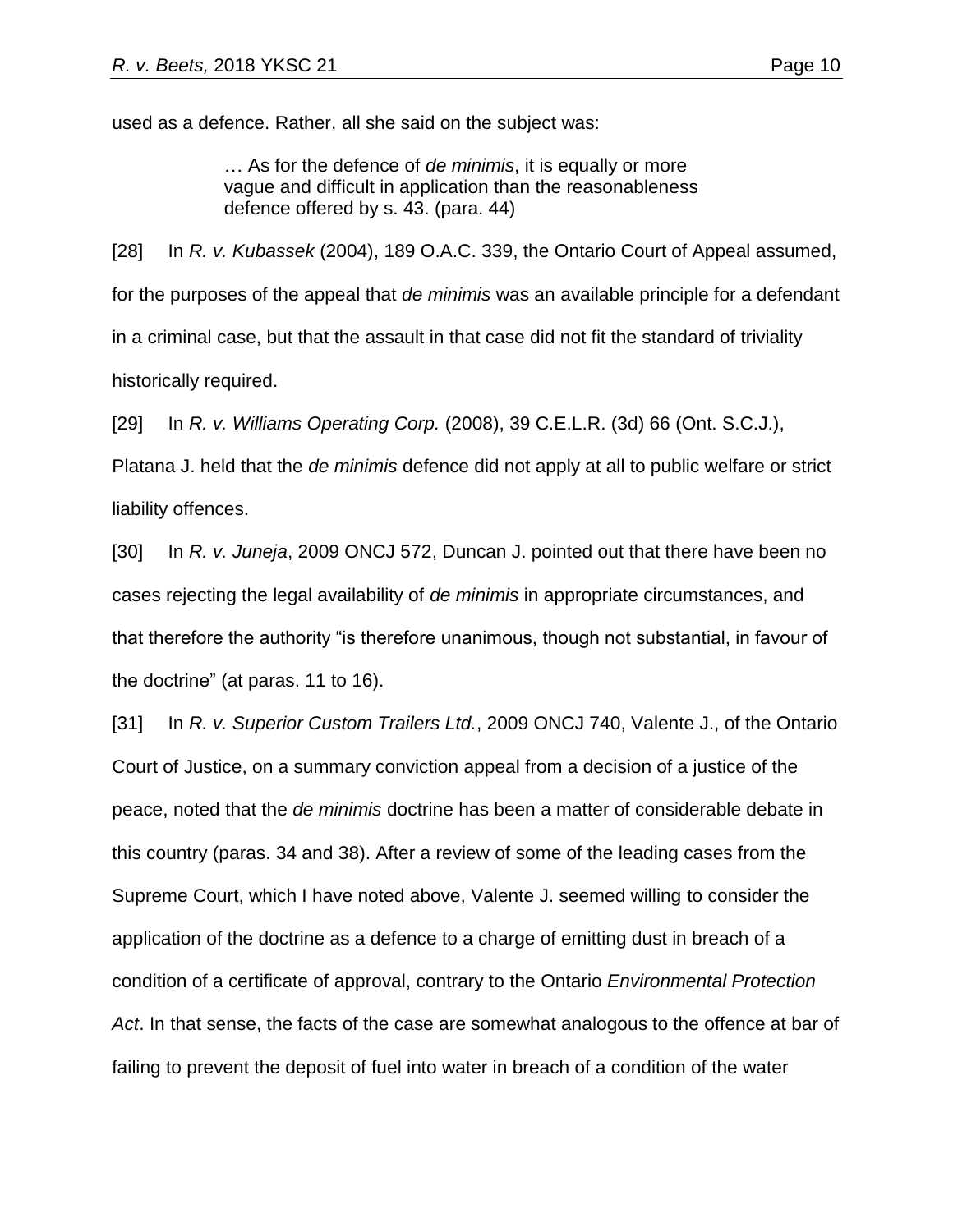licence. However, at the end of the day, Valente J. decided that the *de minimis* defence was not applicable because the breach, although it did not cause an actual adverse effect, had been going on for a number of years and could not be characterized as "trivial" (paras. 41 and 53). Interestingly, Valente J. also concluded that the justice of the peace was in error in finding that application of the *de minimis* principle was restricted to sentencing only.

[32] In *R. v. Ferreira*, 2014 ONCJ 21, ODonnell J. applied the *de minimis* defence in a criminal assault case, emphasizing that, despite its long roots in the common law, the doctrine's availability and scope in Canadian common law are not well-defined, nor is there clear appellate guidance as to the availability or unavailability of the doctrine. [33] In *Peel*, decided in 2017, Quon J.P. undertook an extensive review of the case law in this area. He also relied extensively on an academic article by Professor Martin Olszynski, entitled "*Ancient Maxim, Modern Problems: De Minimus, Cumulative Environmental Effects and Risk- Based Regulation*", (2015) 40:2 Queen's L.J. 705 – 740. In that case, the accused was charged under the *Smoke Free Ontario Act*, for allowing tobacco to be lit in an enclosed workplace. In the result, Quon J.P. concluded that the *de minimis* maxim could be raised as a defence to that strict liability offence. [34] More importantly, for present purposes, Quon J.P. also adopted the two-part test proposed by Professor Olszynski for whether or not the principle of *de minimis* applies to a given set of facts. The test is based upon the language used in the foundational *de minimis* case of *"Reward" (The), Re,* (1818), 2 Dods. 265 (Eng. Adm. Ct.) ("*Reward*"), where Sir William Scott held:

> *…* Where there are irregularities of very slight consequence, it does not intend that the infliction of penalties should be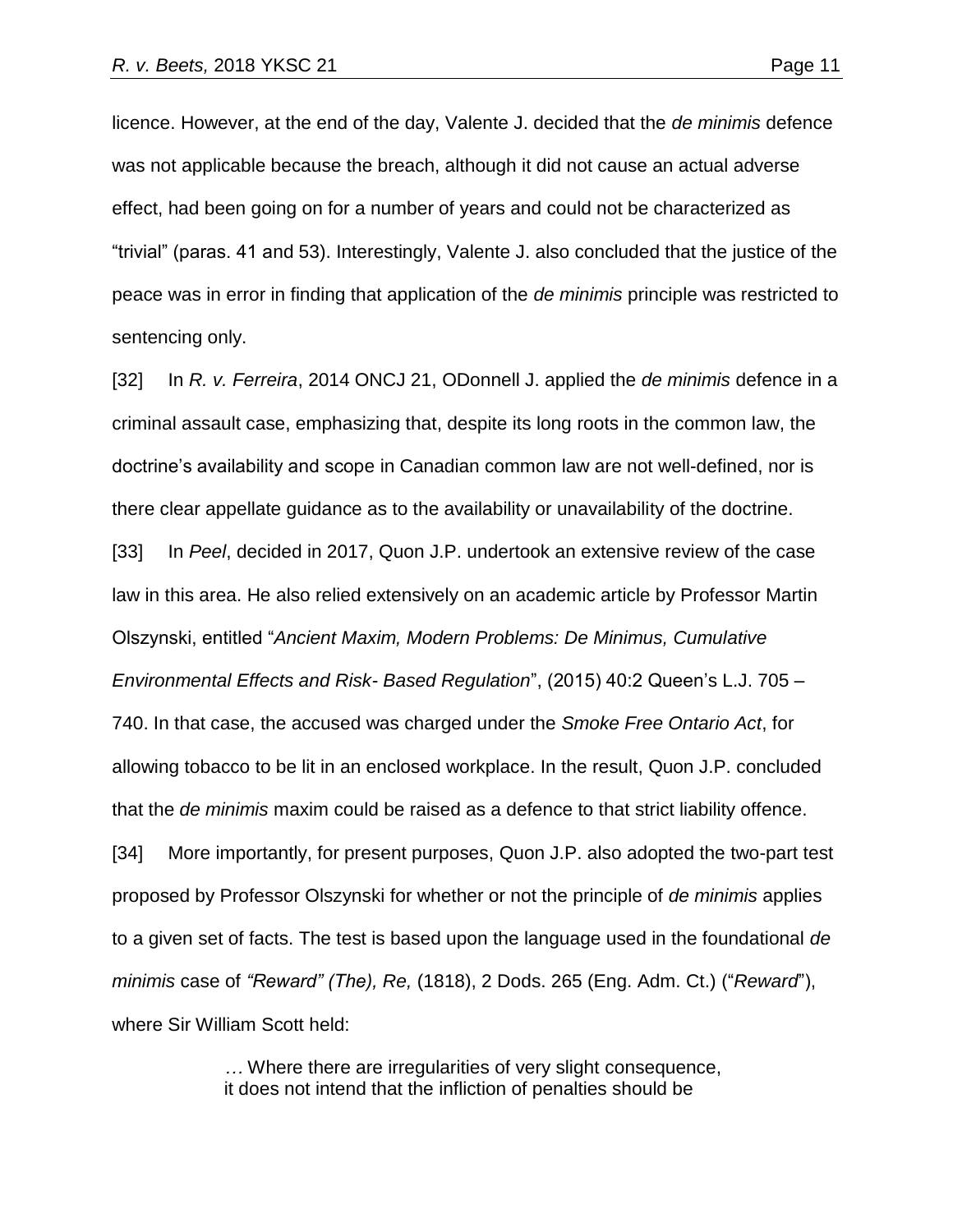inflexibly severe. If the deviation were a mere trifle, which, if continued in practice, would weigh little or nothing on the public interest, it might be properly overlooked. …

[35] The first part of the test requires determining whether the offence at issue is minimal or trivial, i.e. a mere trifle. If the offence is not a trifle, the test ends there, as the *de minimis* principle is only relevant for trivial conduct. If however, the offence is a mere trifle, the analysis turns to the second part of the test which is whether the combined or cumulative effects of the offence, if continued in practice, could potentially interfere or undermine the legislature's objectives in promulgating the relevant regulatory regime. If they would, the *de minimis* principle will not apply. Quon J.P. summarized the test at para. 64, as follows:

> For the test Professor Olszynski explains, at paras. 43 to 46, that the first part of the maxim asks whether the offence ("the deviation") seems minimal ("a mere trifle"). If it does not appear to be a trivial breach then the inquiry is at an end. But, if the alleged breach does appear to be trivial, then the analysis turns to the potential for the combined or cumulative effects of such deviations ("if continued in practice") to interfere or undermine ("weigh... on") the legislature's objectives in promulgating the relevant regulatory regime ("the public interest"). In addition, Professor Olszynski explains that the goal of this two-step *de minimis* inquiry is to identify conduct that the regulatory regime may ignore ("might properly be overlooked") while still attaining its legislative objective …

[36] Applying that test to the case at bar, Crown counsel submits that the trial judge correctly concluded (at para. 54 of his reasons) that the deposit of gasoline on the dredge pond was "not insignificant", and therefore the *de minimis* defence did not apply. Counsel further submits that this conclusion is supported by the evidence of the Crown's expert, who testified that gasoline is a complex mixture of hundreds of hydrocarbons, including organic and inorganic additives, many of which have toxic or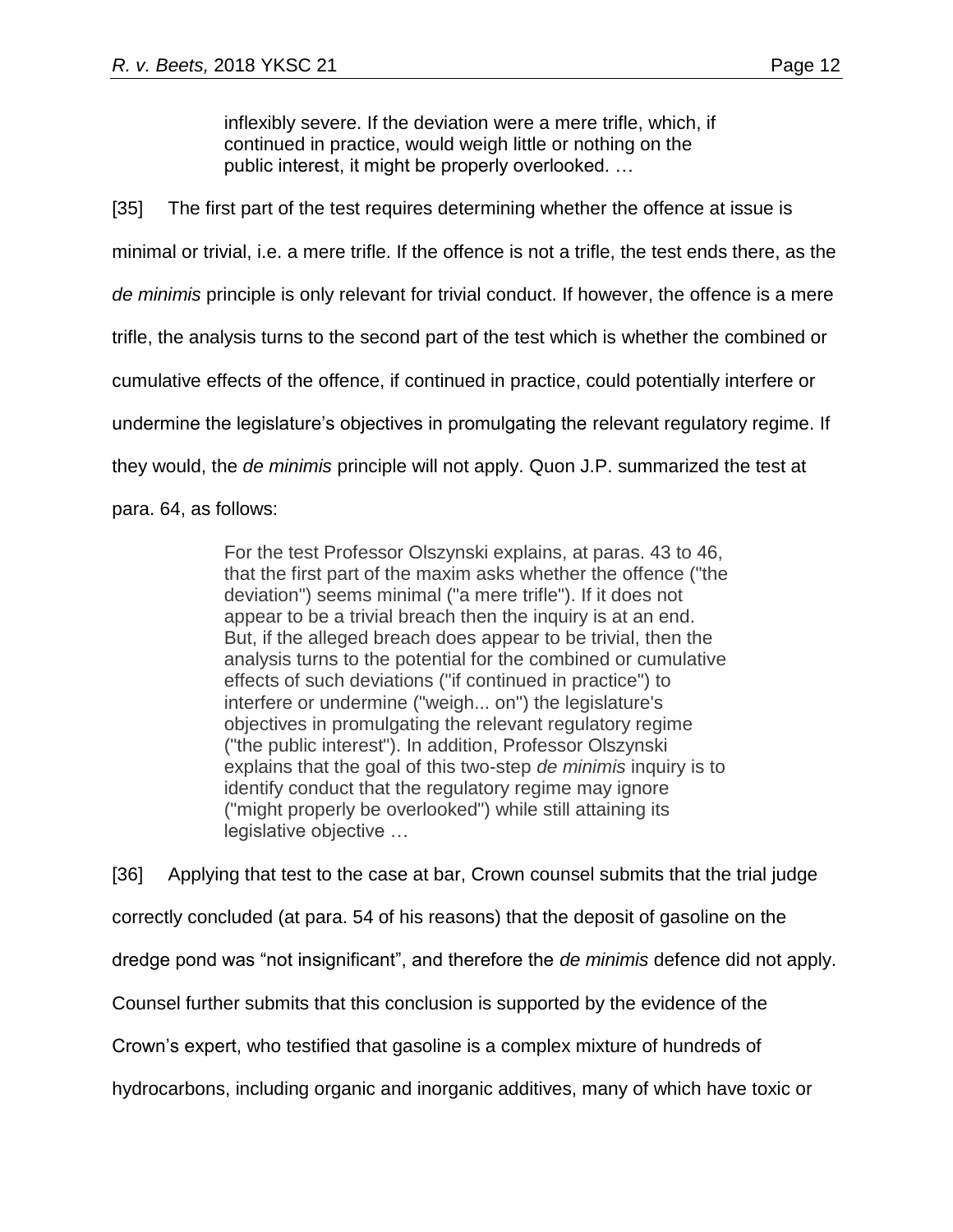carcinogenic properties. The expert further testified that gasoline has been shown to be an animal carcinogen and has components that are listed as toxic substances in the *Canadian Environmental Protection Act.* Further, because these components are toxic to both human and ecological receptors, they are also regulated under the Yukon *Contaminated Sites Regulation* (O.I.C. 2002/171) ("*C.S.R.*"). In addition, the expert provided evidence that when gasoline pools on the surface of water, it becomes a light nonaqueous phase liquid ("NAPL"). The Crown's expert testified that the *C.S.R.* establishes the standard for NAPLs as "not present" for all water uses. Therefore, according to the Crown, a site is considered contaminated "the instant a NAPL is introduced to water". In other words, there is a zero tolerance for the presence of gasoline in a water system. The presence of a light NAPL on the surface of the water body may also inhibit the exchange of gases and nutrients between the water body and the atmosphere, which are processes that are critical to aquatic life. Finally, as was recognized by the trial judge, because gasoline is lighter than water, the hydrocarbons would not have settled in the system of settling areas between the dredge pond and the Indian River (para. 54).

[37] I conclude that the trial judge made no palpable and overriding error in finding that the deposit of gasoline on the dredge pond was "not insignificant". Accordingly, the deposit is not a mere trifle and the inquiry into whether *de minimis* applied ended there. [38] However, if I am proven wrong in this conclusion, I agree with Crown counsel that the appellants cannot pass the second part of the *de minimis* test. That is because gasoline has the potential to accumulate. If the appellants were not found liable and punished for the deposit of 1 to 1.5 gallons of gasoline on the dredge pond, and if that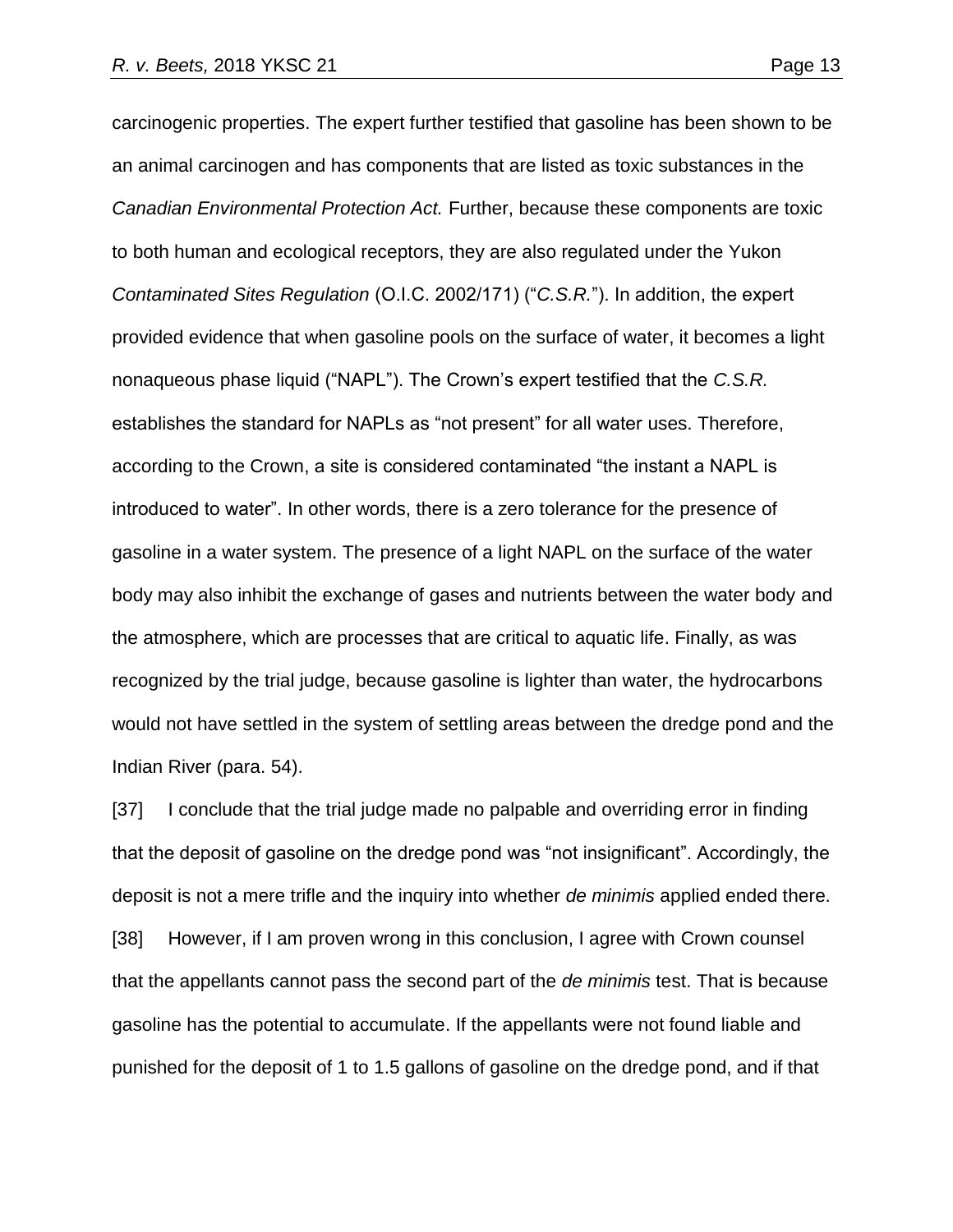conduct was "continued in practice" (*Reward*), I am satisfied that it would undermine the legislature's objectives in enacting the *Waters Act,* which are to protect and regulate the use of Yukon waters and prevent their contamination by wastes. This is not a situation, as suggested by the appellants' counsel, of  $0 + 0 + 0 = 0$ .

[39] Further, this was an intentional act that was done for the sake of entertainment. As Favron testified, he did it "for fun". In addition, the act has been widely televised and presumably has significant entertainment appeal, as the 30-second clip has been repeatedly used as advertisement for the episode "Hundreds of Ounces".

[40] If the appellants are not held accountable for this conduct, the deterrent objective of the *Waters Act*, i.e. the public interest, would be undermined. Their actions have amplified the potential to influence public perceptions and behaviour. The resulting message to the public would be that it is appropriate, for the sake of entertainment, to pour gasoline on water and light it on fire.

[41] Crown counsel submitted in the alternative that *de minimis* should not apply as a defence to the offences in any event, because they are strict liability offences which require no proof of environmental harm. I agree that the offences do not require proof of environmental harm. However, I would not go so far as to say, as the Nova Scotia Court of Appeal appears to have done in *Croft,* that *de minimis* is never available to one charged with a strict liability offence.

[42] This was no accident. The appellants cannot maintain that, despite their best efforts, a relatively small amount of gasoline was inadvertently deposited in the dredge pond. Consequently, for the reasons above, I have concluded that the *de minimis*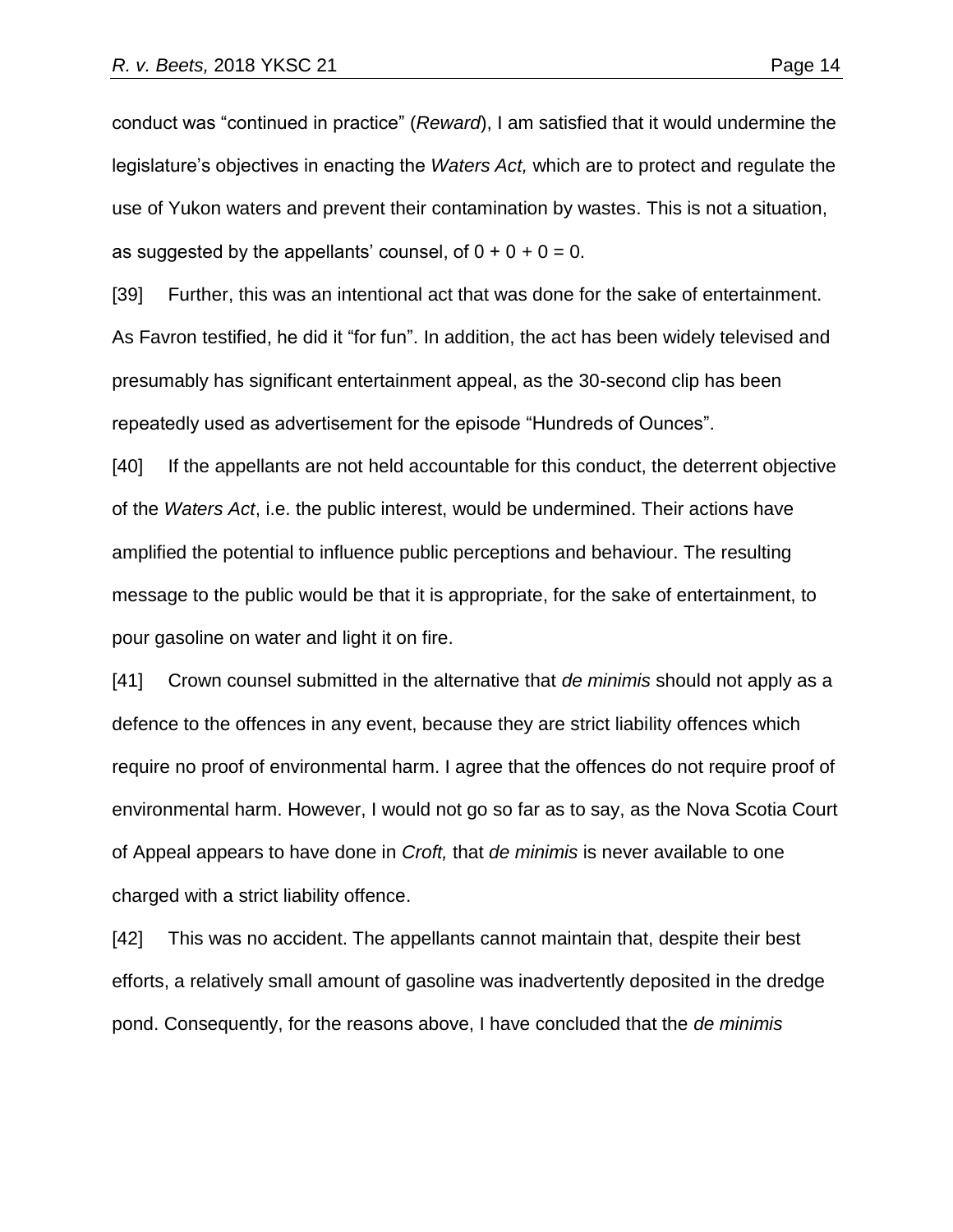defence is not available to the appellants. However, my conclusion in this regard is very much dependent upon the facts of this case.

# *2) Did the trial judge err in finding that Tamarack is liable for the offences committed by Beets?*

[43] Once again, it is not disputed that the standard of review for this question of mixed fact and law is whether the conduct committed a palpable and overriding error in finding that Tamarack was liable for the offences committed by Beets: *Housen*. I refer to counts one and two of the four count information, where Tamarack was convicted and sentenced under s. 7 of the *Waters Act.*

[44] Here, the trial judge essentially found Tamarack liable for the actions of Beets due to the corporate identification doctrine. Under that doctrine, the actions and intent of one of the directing minds of the corporation, such as a director, are deemed to be the actions or intent of the corporation itself. The liability of the corporation is primary and not vicarious: *R. v. Glenshiel Towing Co.*, 2001 BCCA 417 ("*Glenshiel*"), at para. 27.

[45] The trial judge placed great stock in the fact that Beets was one of three directors of Tamarack and consequently "a directing mind of the corporation" (para. 34). He also seems to have dismissed the defence argument that Tamarack is not sufficiently connected to the actions of Beets, because Favron, who engineered the deposit of gasoline, was employed by Beets at the time and not by Tamarack. Even if that were so, the trial judge said that Beets was acting not only in his own capacity, as boss towards Favron, but also in his capacity as a director of Tamarack and the person responsible for ensuring that the company complied with its water licence while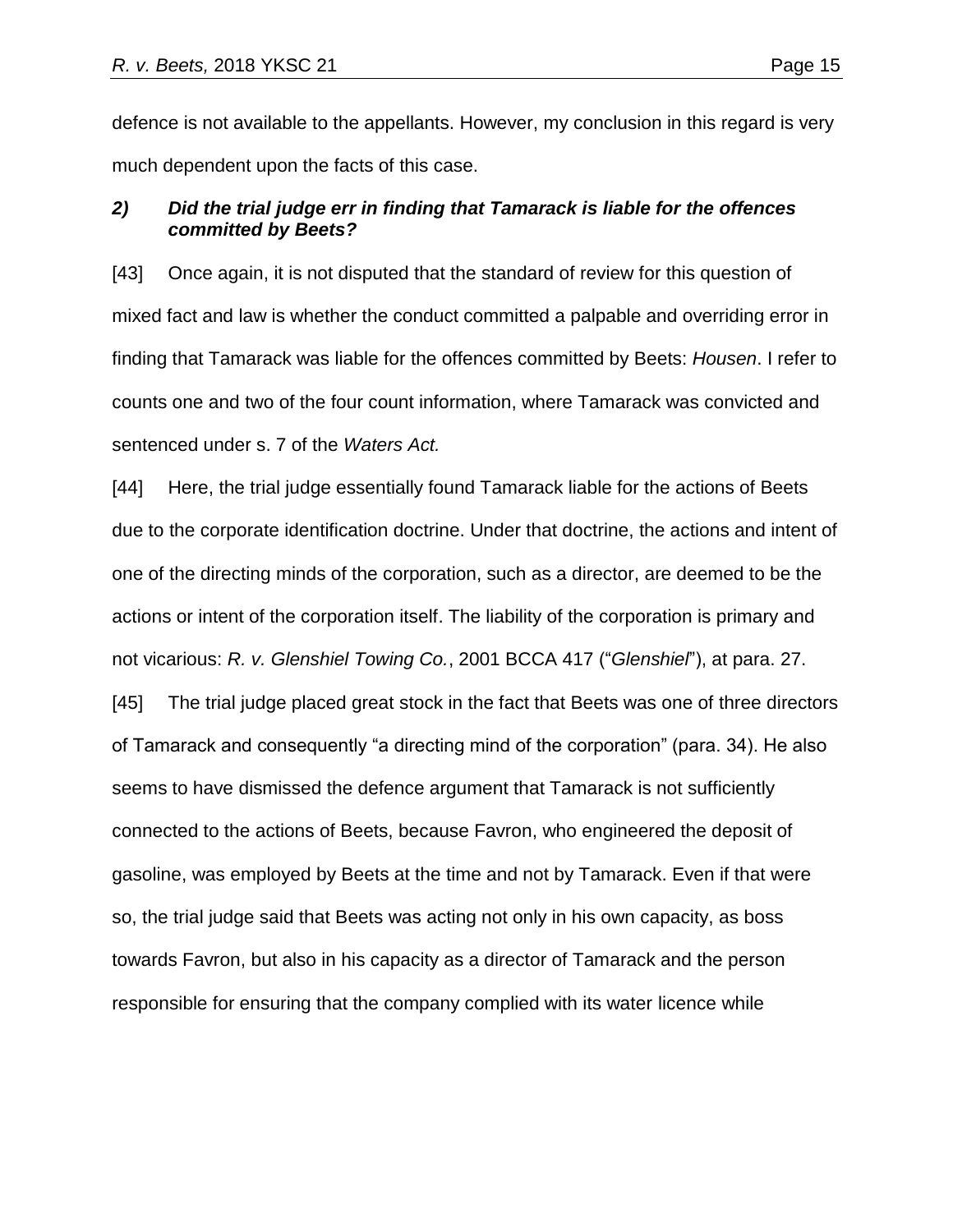conducting mining activity on the site:

[30] Mr. Beets is a director of Tamarack, Inc. and was present at the time of Mr. Favron's actions.

[31] In *Dredge & Dock*, the Court referred to Granville Williams' text on Criminal Law, where he stated:

> ...the director or other controlling officer will almost always be a co-perpetrator of or accessory in the offence...

[32] Mr. Beets was the face of Tamarack, Inc. at this mining operation. Not only was he the site boss, he represented the company in his role as director. Mr. Beets' apparent tacit agreement with Mr. Favron's proposed course of conduct, places Mr. Beets in the accessory to the offence category.

…

[36] Additionally, even if Mr. Favron was not technically an employee of Tamarack, Inc., Mr. Beets, as already described, was in a dual role at the work site. His decision to refrain from preventing Mr. Favron's pouring of gasoline in the pond was equally the decision of Tamarack, Inc. (my emphasis)

[46] Since the trial, however, Crown counsel has discovered the *Glenshiel* case from the British Columbia Court of Appeal, cited just above, which states that the corporate identification doctrine is not applicable to strict liability offences (para. 28). If that is so, then there is no need to concern one's self with whether the corporation is liable through the actions of a directing mind. Rather, it would appear that the liability is primary once the Crown proves the corporation committed the *actus reus* of the offence, unless the corporation demonstrates due diligence. B.C. Court of Appeal decisions are very persuasive in this jurisdiction, as the members of that Court principally compose the Court of Appeal of Yukon.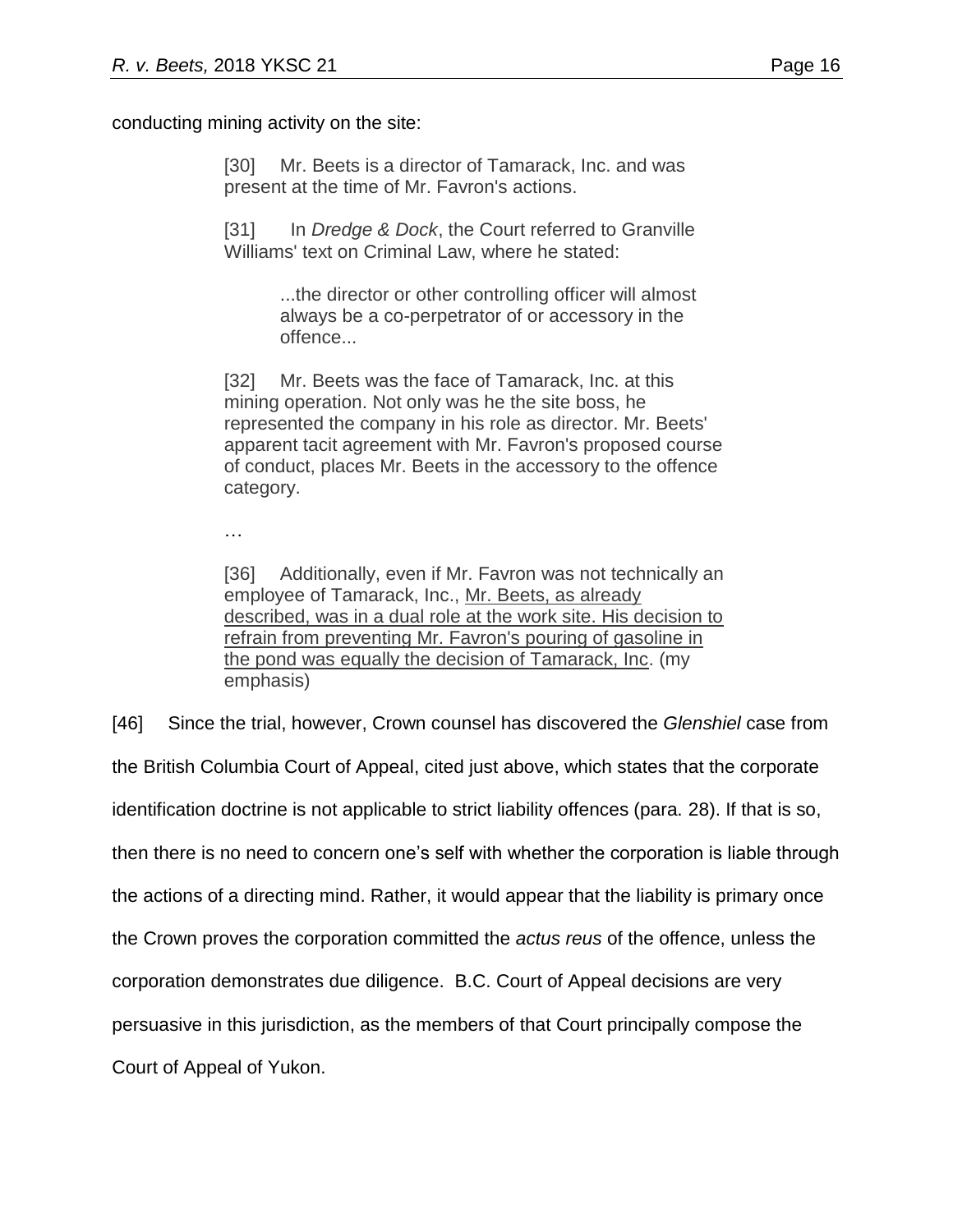[47] In this case, Crown counsel says the mining operation was being conducted under the authority of the water licence, which was held by Tamarack. The person in charge of the operation on-site was Beets, who was one of three directors of Tamarack. Accordingly, Tamarack is liable for activities and offences that took place under its water licence, unless it demonstrates due diligence, which it has not done in this case.

[48] However, in the event that I am misunderstanding the implications of *Glenshiel,* I will go on to deal with the Crown's argument on the corporate identification issue. This was in response to the appellants' argument that there was no proof Beets was acting in the interests of Tamarack. In this regard, the appellants rely upon *R. v. Canadian Dredge & Dock Co*., [1985] 1 S.C.R. 662 ("*Canadian Dredge*"), where the Supreme Court held, at para. 65, that:

> … the outer limit of the delegation [corporate identification] doctrine is reached and exceeded when the directing mind ceases completely to act, in fact or in substance, in the interests of the corporation. …

This must mean, submits the appellants' counsel, that the directing mind was acting "lawfully" in the interests of the corporation, therefore, since Beets was not doing so at the time of the deposit of the gasoline, Tamarack cannot be held liable for his conduct. [49] Here, Crown counsel submits firstly that the trial judge was correct in concluding that Beets was a directing mind of Tamarack, both by virtue of him being a director of the company and by being the boss on the work site. Further, the mining operation was taking place under the authority of the water licence issued to Tamarack. In addition, Tamarack is presumed to know what is happening on its mine site, and is assumed to have consented to that operation taking place, especially since one of its directors, Beets, was the supervisor representing Tamarack on the site. As well, Beets, as a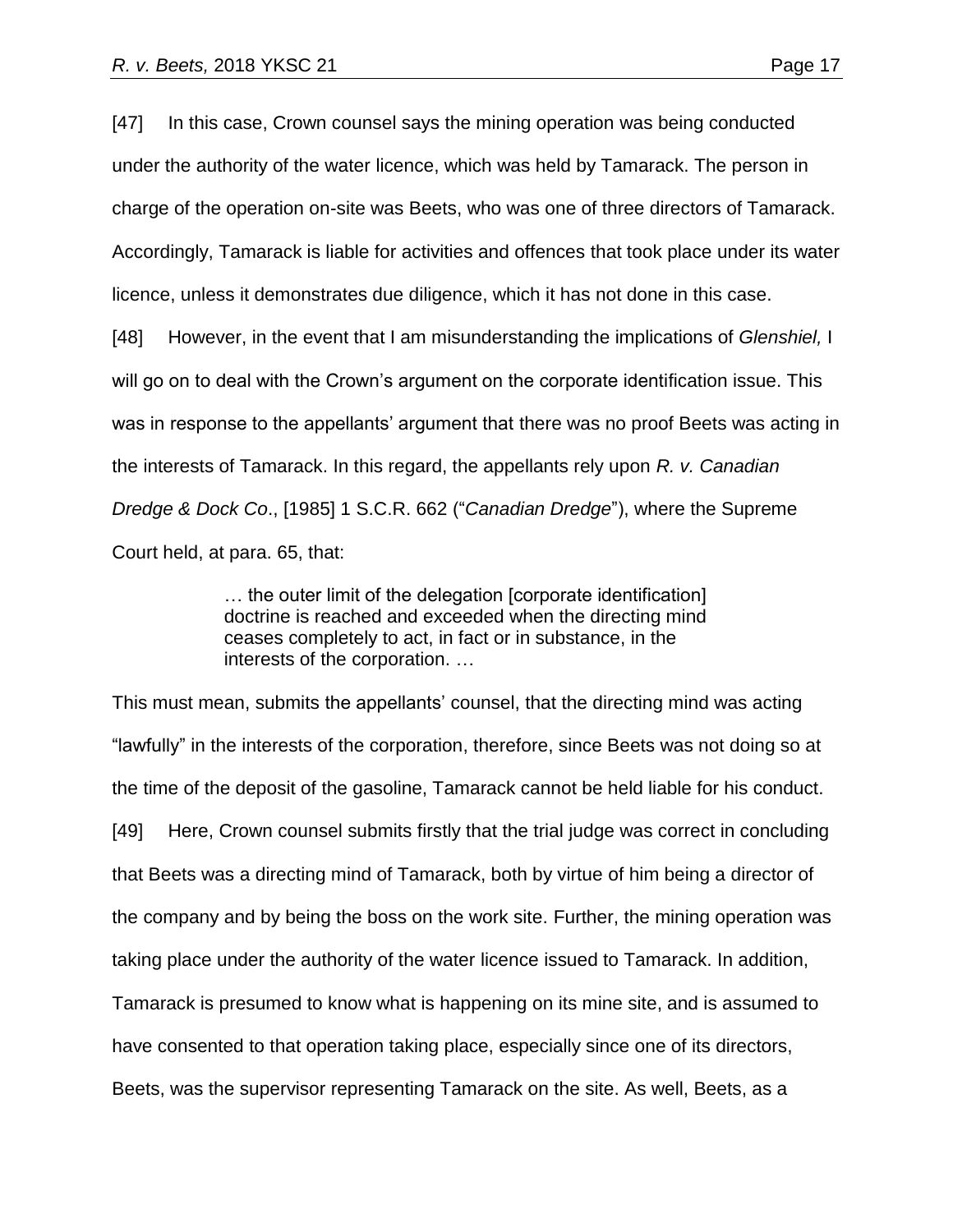director of Tamarack, is presumed to have known that he was acting under the authority of Tamarack's water licence. Therefore, it was reasonable for the trial judge to infer, that as a director, Beets had the authority to control operations at the site, including the authority to prevent Favron from depositing gasoline on the dredge pond. In addition, given the evidence that Favron was employed directly by Beets, it was also reasonable for the trial judge to have referred to Beets as acting "in a dual role at the worksite", i.e. in his personal capacity as Favron's employer and in his corporate capacity as director and mine site supervisor for Tamarack.

[50] As for the appellants' argument that Beets was not acting in the interests of Tamarack, Crown counsel says that *Canadian Dredge* requires proof that the directing mind was actually acting against the interests of the corporation in order for the doctrine of identification to cease operating. In particular, she points to the continuation of the paragraph which I just quoted above:

> 65 In my view, the outer limit of the delegation doctrine is reached and exceeded when the directing mind ceases completely to act, in fact or in substance, in the interests of the corporation. Where this entails fraudulent action, nothing is gained from speaking of fraud in whole or in part because fraud is fraud. What I take to be the distinction raised by the question is where all of the activities of the directing mind are directed **against the interests of the corporation with a view to damaging that corporation**, whether or not the result is beneficial economically to the directing mind, that may be said to be fraud on the corporation. Similarly, but not so importantly, a benefit to the directing mind in single transactions or in a minor part of the activities of the directing mind is in reality quite different from benefit in the sense that the directing mind intended that the corporation should not benefit from any of its activities in its undertaking. A benefit of course can, unlike fraud, be in whole or in part, but the better standard in my view is established when benefit is associated with fraud. The same test then applies. Where the directing mind conceives and designs a plan and then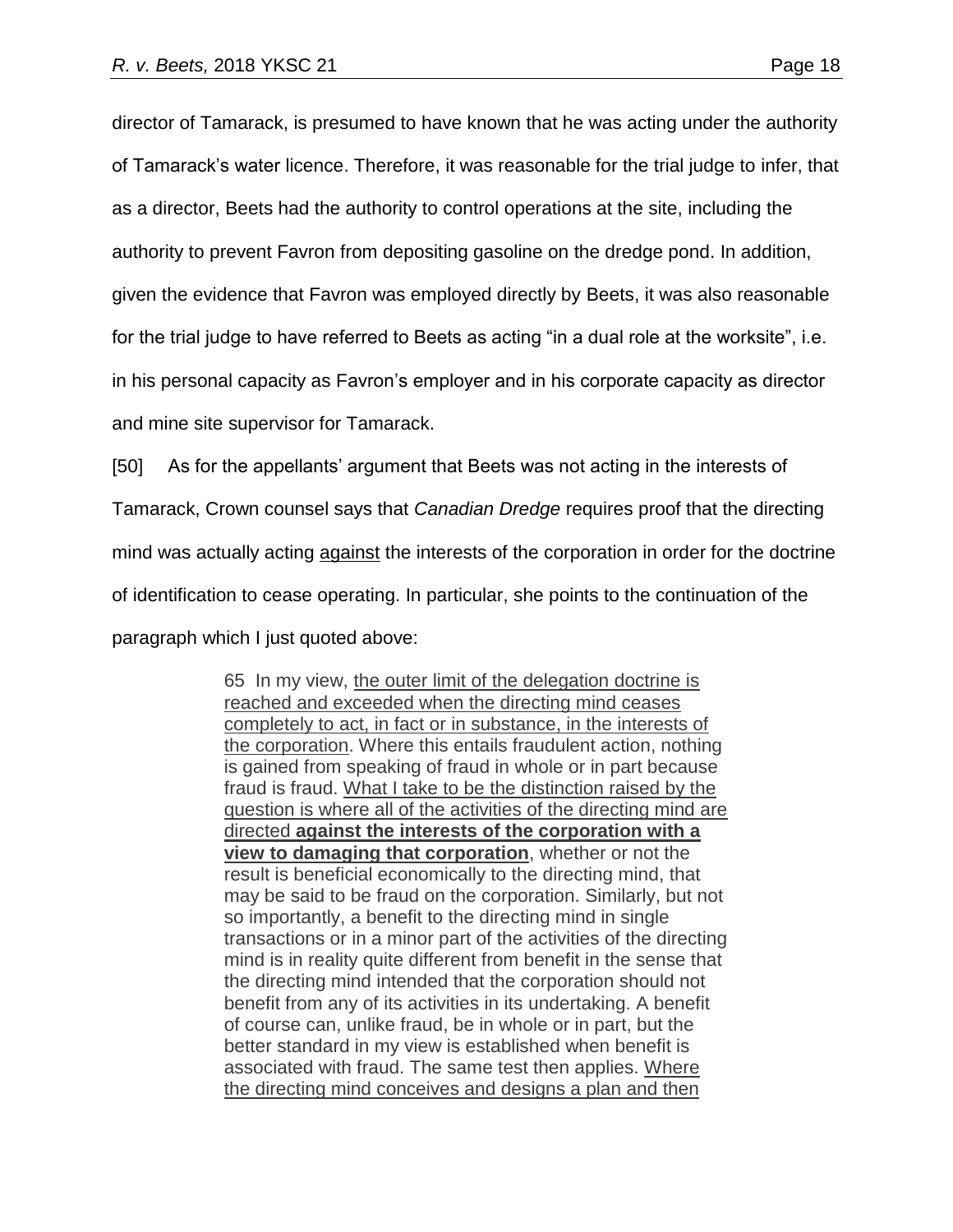executes it whereby the corporation is intentionally defrauded, and when this is the substantial part of the regular activities of the directing mind in his office, then it is unrealistic in the extreme to consider that the manager is the directing mind of the corporation. His entire energies are, in such a case, directed to the destruction of the undertaking of the corporation. When he crosses that line he ceases to be the directing mind and the doctrine of identification ceases to operate. The same reasoning and terminology can be applied to the concept of benefits.

66 Where the criminal act is totally in fraud of the corporate employer and where the act is intended to and does result in benefit exclusively to the employee-manager, the employeedirecting mind, from the outset of the design and execution of the criminal plan, ceases to be a directing mind of the corporation and consequently his acts could not be attributed to the corporation under the identification doctrine. This might be true as well on the American approach through respondeat superior. Whether this is so or not, in my view the identification doctrine only operates where the Crown demonstrates that the action taken by the directing mind (a) was within the field of operation assigned to him; (b) was not totally in fraud of the corporation; and (c) was by design or result partly for the benefit of the company. (my emphasis)

[51] Thus, argues the Crown, it is not every illegal act that is committed by a directing mind which causes the corporate identification doctrine to cease operating. Indeed, if that were the case then corporations would almost never be found liable. Rather, what is required, in order for a directing mind to separate him or herself from the corporation, is evidence that the directing mind was actually acting against the interests of the corporation. I agree with this argument and take from the passage just cited that the Supreme Court was discussing a very high threshold of what would constitute sufficient actions against the interests of the corporation to nullify the identification doctrine. [52] In the case at bar, Crown counsel also says that there was no reason for the trial judge to conclude that Beets was acting against Tamarack's interests in allowing the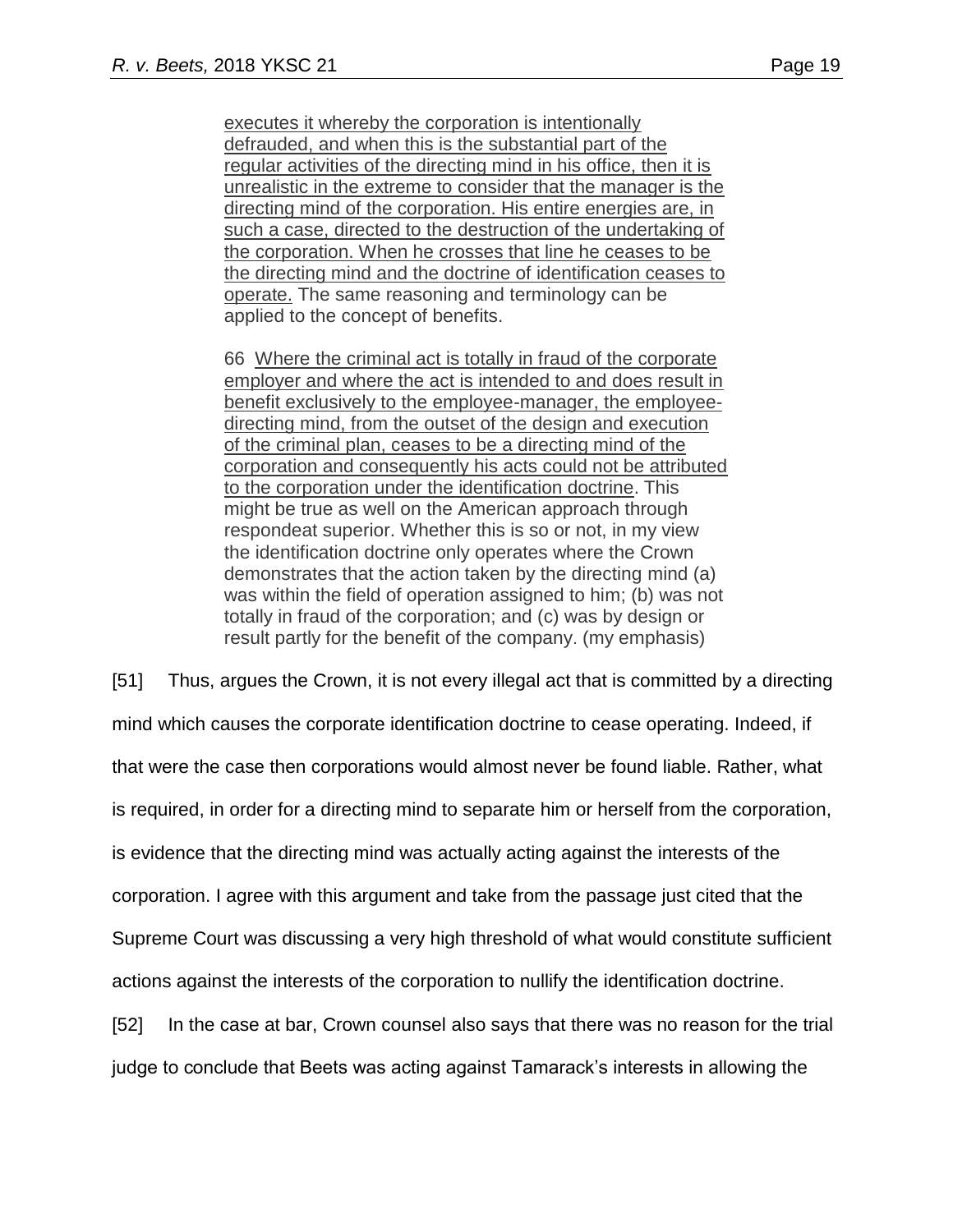deposit of gasoline. This is because, in order for Beets to continue operating on that mine site, he required a water licence. Therefore, there was a presumed relationship of cooperation between Beets and Tamarack, and there was no reason for the trial judge to infer that, when Beets authorized the deposit of gasoline, he was intending to step outside his role as a director of Tamarack in order to harm the company. Even though Beets exercised his authority poorly, that does not mean that Tamarack is thereafter not liable for his decisions

[53] Further, it is at least arguable that both Beets and Tamarack have received some benefit from their notoriety in this widely publicized television series. In Tamarack's case, its celebrity status might well improve relations with financiers, mining equipment suppliers, and even fellow miners. In addition, it is conceivable that prospective employees might be attracted to such a notorious company. Thus, to the extent that Beets' actions, by design or result were to Tamarack's benefit, is a further reason for the corporate identification doctrine to continue to operate.

[54] In the result on this issue, I am not persuaded that the trial judge committed any palpable or overriding error in finding Tamarack liable for the offences committed by Beets.

## *3) Did the trial judge err by failing to apply the rule against multiple convictions by convicting Tamarack on counts 3 and 4?*

[55] The appellants take no issue with the Crown's position that this ground of appeal is a question of law and, accordingly, the standard of review is correctness.

[56] The rule against multiple convictions arises from the case of *R. v. Kienapple*, [1975] 1 S.C.R. 729 ("Kienapple"). It operates to bar multiple convictions where more than one charge arises out of the same delict, consisting of a single criminal act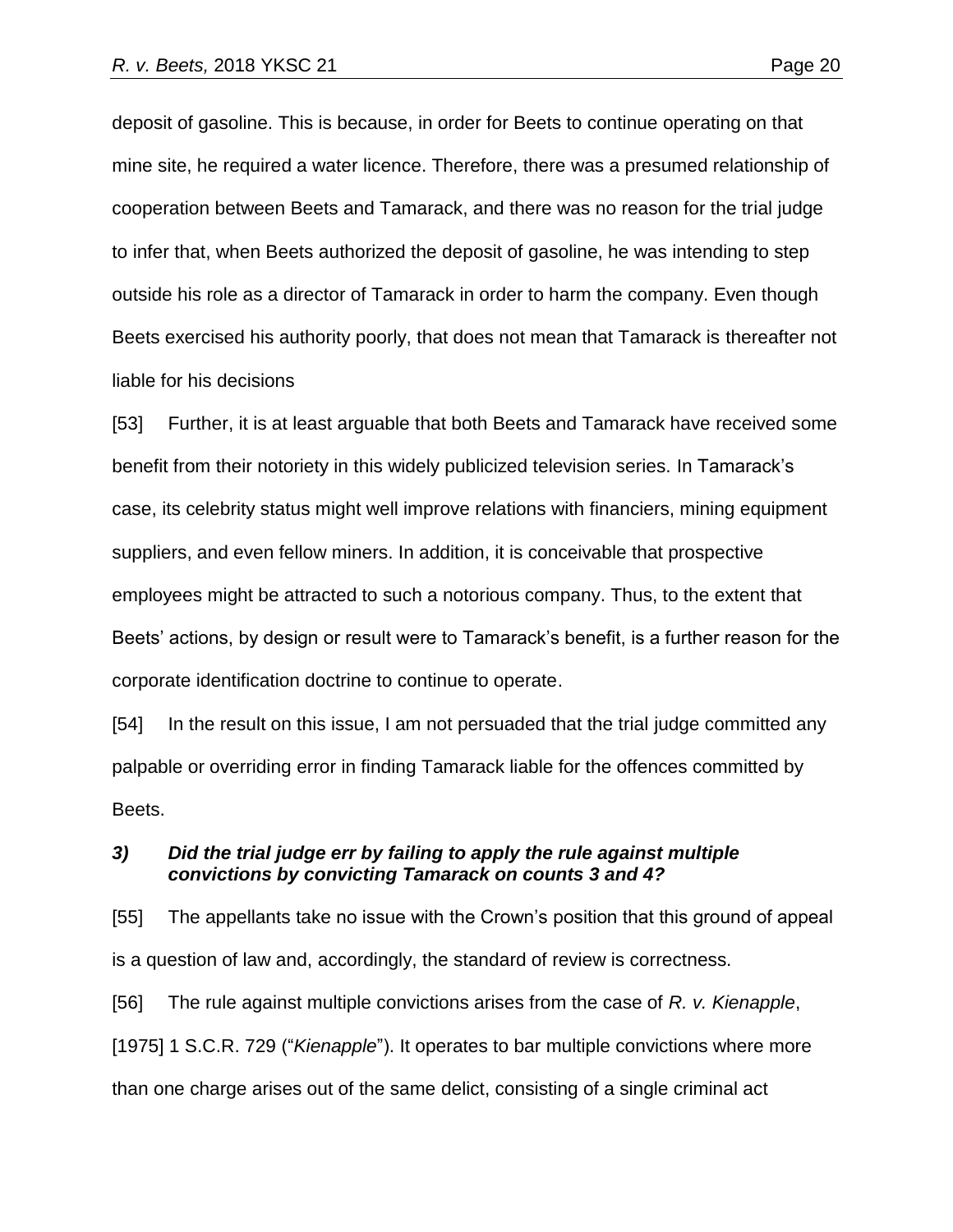committed in circumstances where the offences alleged are comprised of the same, or substantially the same, facts and elements. Simply put, if the offences stem from the same act and have a common element or elements, then *Kienapple* should apply: *R. v. Prince*, [1986] 2 S.C.R. 480 ("*Prince*"), at para. 29.

[57] Two criteria must be satisfied. There must be both a factual nexus as well as a legal nexus between the relevant charges: *Prince*, at para. 26.

[58] A factual nexus exists where the offences arise from the same act. In the case at bar, the act of depositing fuel as a waste upon the water in the dredge pond is the same act giving rise to both the offence under Count #1, contrary to s. 7(1)(a) of the *Waters Act,* and the offence under Count #3, contrary to s. 38(3)(a) of the *Act.* Further, the act of failing to report the deposit is the same act giving rise to both the offence under Count #2, contrary to s. 7(3)(a) of the *Act*, and the offence under Count #4, contrary to s. 38(3)(a) of the *Act.* Accordingly, the Crown concedes that there is a factual nexus between Counts # 1 and 3, as well as between Counts # 2 and 4, and that the first part of the *Kienapple* test is met in both cases.

[59] However, the Crown submits that there is no legal nexus between the two pairs of charges. The legal nexus inquiry was dealt with by the Ontario Court of Appeal in *R. v. Kinnear* (2005), 199 O.A.C. 323. There, the Court concluded that, if the offences target different societal interests, different victims, or prohibit different consequences, it cannot be said that the distinctions between the offences amount to nothing more than a different way of committing the same wrong. In other words, the existence of any of these three factors will defeat any claim that different offences have a sufficient legal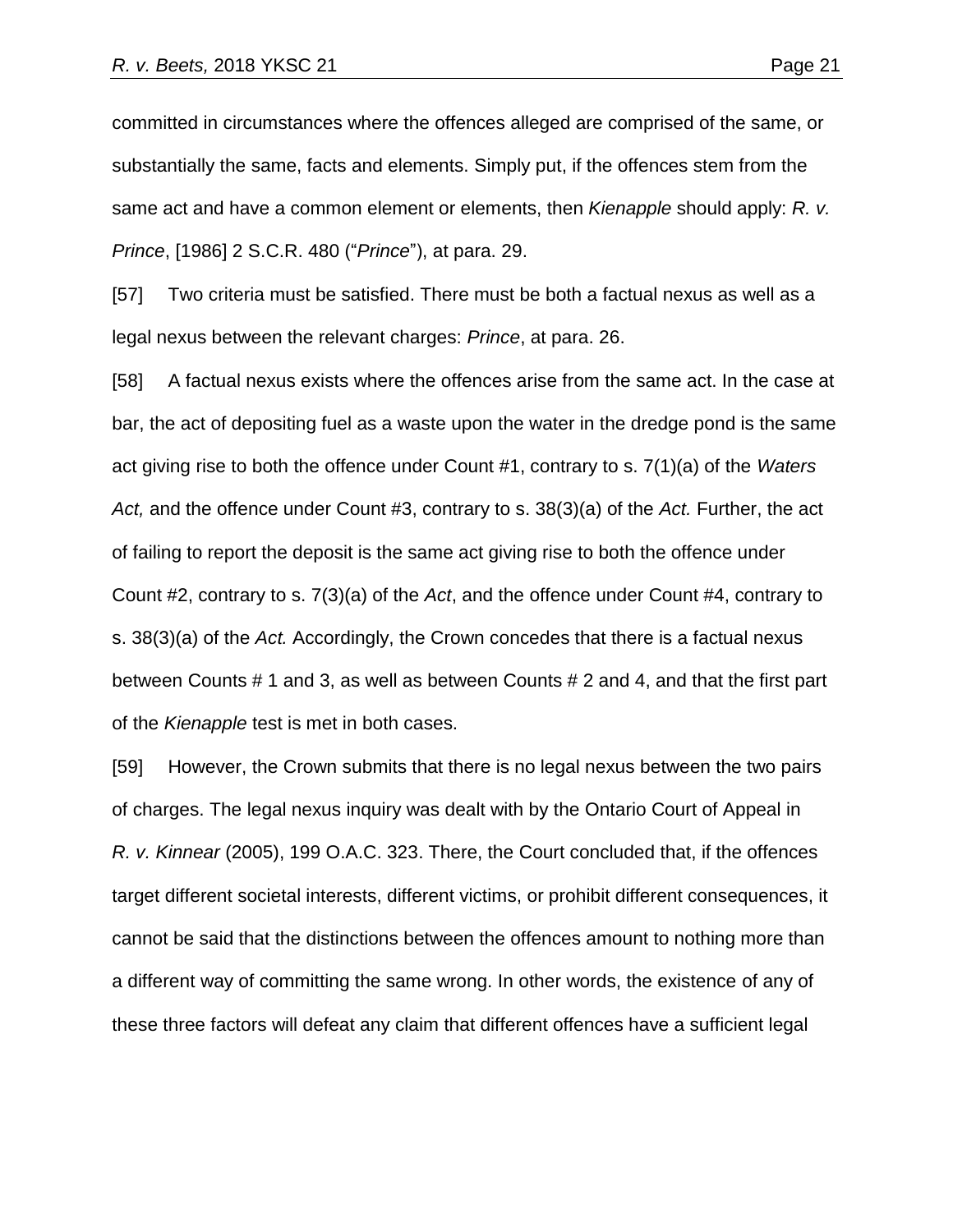## nexus to warrant the application of the *Kienapple* rule:

37 In *Prince* at pp. 49-51, Dickson C.J.C. provided guidance as to the situations in which there will be a sufficient legal nexus to justify the application of the *Kienapple* rule. He described three categories of cases where the legal nexus between offences will be established. I need not repeat those categories here. In essence, each presents a situation in which the offences charged do not describe different criminal wrongs, but instead describe different ways of committing the same criminal wrong.

38 Dickson C.J.C. in *Prince* at pp. 51-54 further elucidated the legal nexus inquiry by referring to three factors that will defeat any claim that different offences have a sufficient legal nexus to warrant the application of the *Kienapple* rule. These factors do bear repeating in these reasons. First, where the offences are designed to protect different societal interests, convictions for both offences will not offend the *Kienapple* rule. Second, where the offences allege personal violence against different victims, *Kienapple* will not foreclose convictions for offences relating to each victim. Third, where the offences proscribe different consequences, the *Kienapple* rule will not bar multiple convictions.

39 I think the three factors identified in *Prince* as severing any possible legal nexus between offences provide further support for the view that the crucial distinction for the purposes of the application of *Kienapple* rule is between different wrongs and the same wrong committed in different ways. If the offences target different societal interests, different victims, or prohibit different consequences, it cannot be said that the distinctions between the offences amount to nothing more than a different way of committing the same wrong. (my emphasis)

## [60] Section 7(1)(a) of the *Waters Act* states:

7(1) Subject to subsection (2), except in accordance with the conditions of a [water] licence, or as authorized by regulations made under paragraph 31(1)(n), no person shall deposit or permit the deposit of waste

(a) in any waters in a water management area

…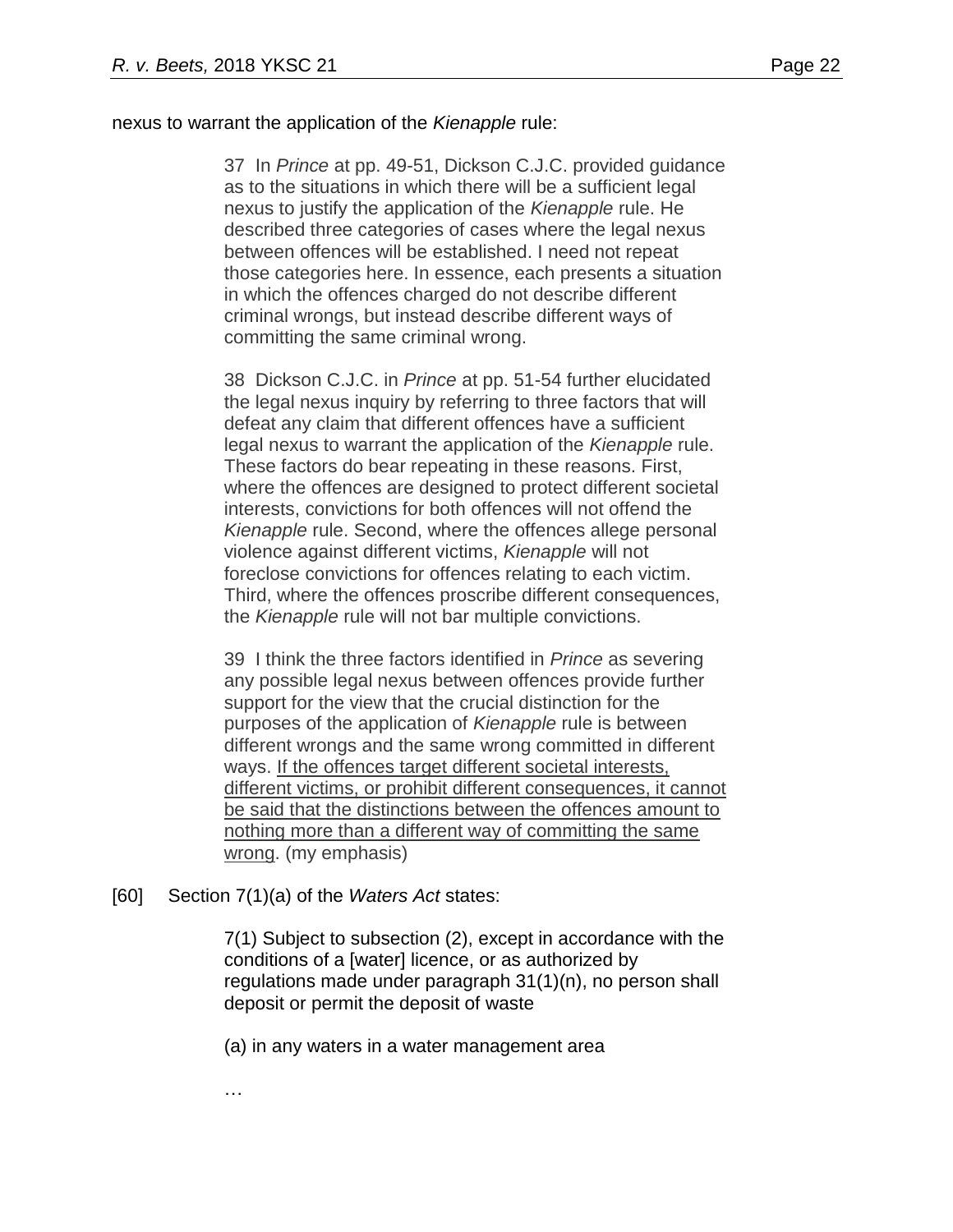[61] Section 7(3)(a) of the *Act* states:

(3) Where waste is deposited in contravention of this section, every person who

(a) owns the waste or has the charge, management, or control of it …

shall forthwith, in accordance with the regulations made under paragraph 31(1)(o), report the deposit to an inspector designated under subsection 33(1).

[62] Section 38(3)(a) states:

(3) A licensee who holds a type B licence who

(a) contravenes or fails to comply with any condition of the licence, where the contravention or failure to comply does not constitute an offence under section 39 …

is guilty of an offence and liable on summary conviction to a fine of up to \$15,000 or to imprisonment for a term of up to six months, or to both.

[63] Initially, I was inclined to think that there was a significant legal nexus between

the offences under ss. 7(1)(a) and 38(3)(a) of the *Act.* That is because both offences

contemplate a water licence holder, such as Tamarack, being liable for depositing waste

into waters in contravention of their water licence. In other words, for that class of

persons, both individual and corporate, who hold water licences, the depositing of waste

in contravention of their water licence can give rise to convictions for both offences.

[64] However, upon further reflection, I am persuaded that there are sufficient

differences between the two offences to defeat the operation of the rule against multiple

convictions:

1) Section 7(1)(a) applies not only to water licence holders but also to corporations or individuals who do not hold a water licence, but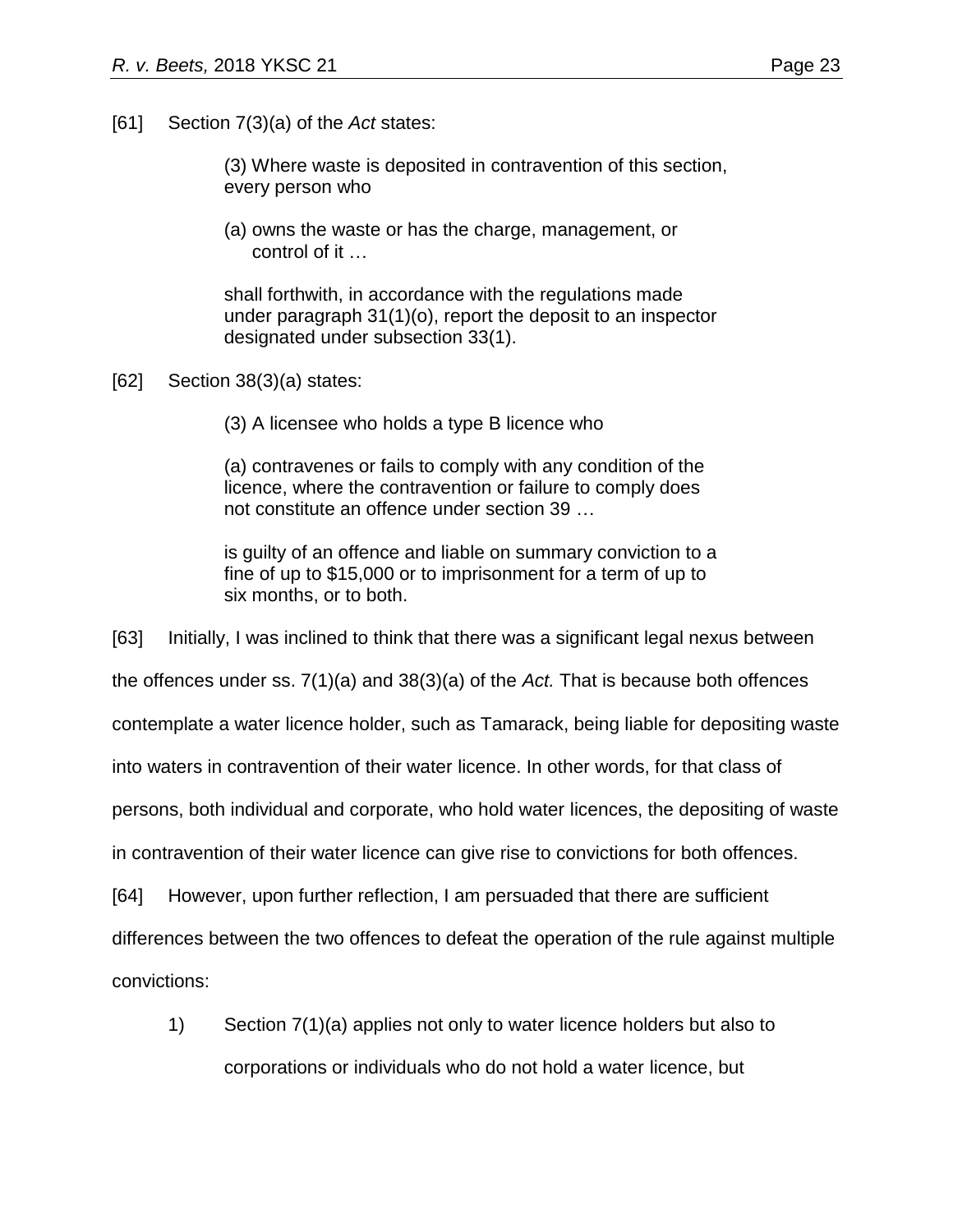nevertheless deposit waste into water in a water management area.

Indeed, this was the basis for Beets being found liable for Counts # 1 and # 2.

- 2) Section 38(3)(a), on the other hand, applies only to water licence holders holding a type B licence.
- 3) Section 7(1)(a) also could apply to an offender who is not a licensee, but is otherwise authorized by regulations made under paragraph 31(1)(n) of the *Act*, if that person or corporation were to exceed the limits of those regulations.
- 4) Finally, it is arguable that these two different offence provisions are designed to protect different societal interests. Section 7(1)(a) is seemingly targeted towards preventing the pollution of waters by waste in a general sense. The maximum penalty under s. 7(1)(a) is a \$100,000 fine, or imprisonment for one year, or both. Thus, it is evident that this offence is considered by the Yukon legislature to be far more serious than s. 38(3)(a), which has a maximum penalty of a \$15,000 fine, or imprisonment for six months, or both. It is also evident that the latter offence is intended to ensure that water licence holders comply with their licences. Indeed, the entire scheme of the *Waters Act* allows persons and corporations conducting placer mining operations, for example, to deposit wastes, such as mining effluent into Yukon waters, providing that they do not exceed certain limits. In exchange for that privilege, the legislature expects such operators to comply with their licences, or face prosecution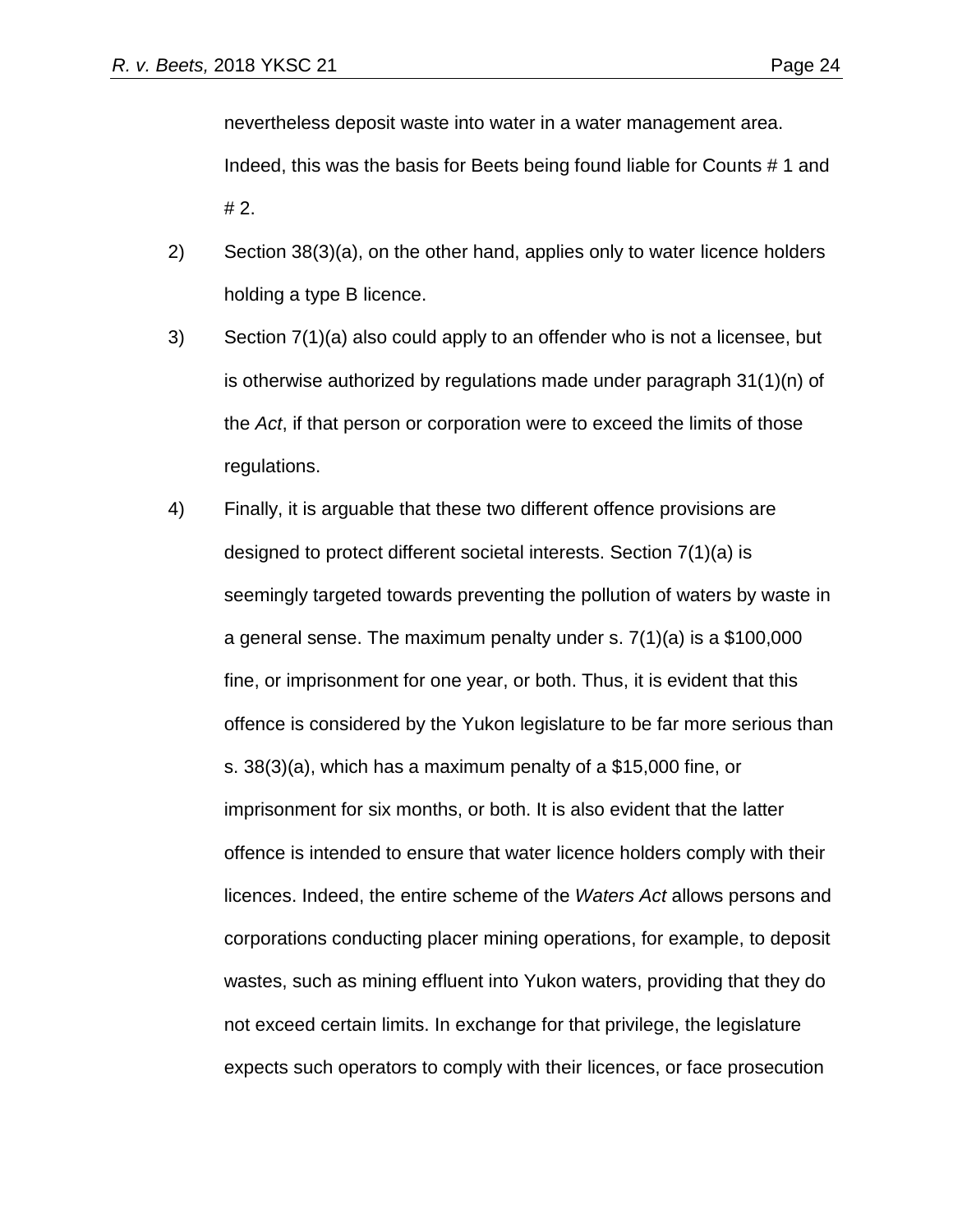under s. 38(1)(a) of the *Act*. In this way, convictions under this offence

provision serve as a deterrent to other placer miners to comply with the

limits in their respective licences.

[65] There is even less of a legal nexus between the two offences for failing to report

the deposit of waste or an unauthorized discharge. Section 7(3)(a) requires that

everyone who has deposited waste contrary to that section:

shall forthwith, in accordance with the regulations made under paragraph 31(1)(o), report the deposit to an inspector designated under subsection 33(1) … .

[66] The condition of Tamarack's water licence, which I understand deals with the

reporting issue, contains significantly different particulars as to who is to be contacted,

when and how:

41. The Licensee shall immediately contact the 24-hour Yukon Spill Report number (867) 667-7244, and implement the Spill Contingency Plan should a spill or unauthorized discharge occur. A detailed written report on any such event including, but not limited to, dates, quantities, parameters, causes and other relevant details and explanations shall be submitted to the [Water] Board no later than 10 days after its occurrence.

[67] The trial judge relied upon *R. v. Heaney,* 2013 BCCA 177, from the British

Columbia Court of Appeal and included the following quote from Bennett J.A., at para.

61 of his reasons:

In determining whether the *Kienapple* principle applies, the focus is not on common elements between the offences, but whether there are any additional or distinguishing elements … (para. 23) (my emphasis)

[68] The trial judge also observed that a single act of an accused can involve two or

more delicts against society which bear little or no connection to one another. The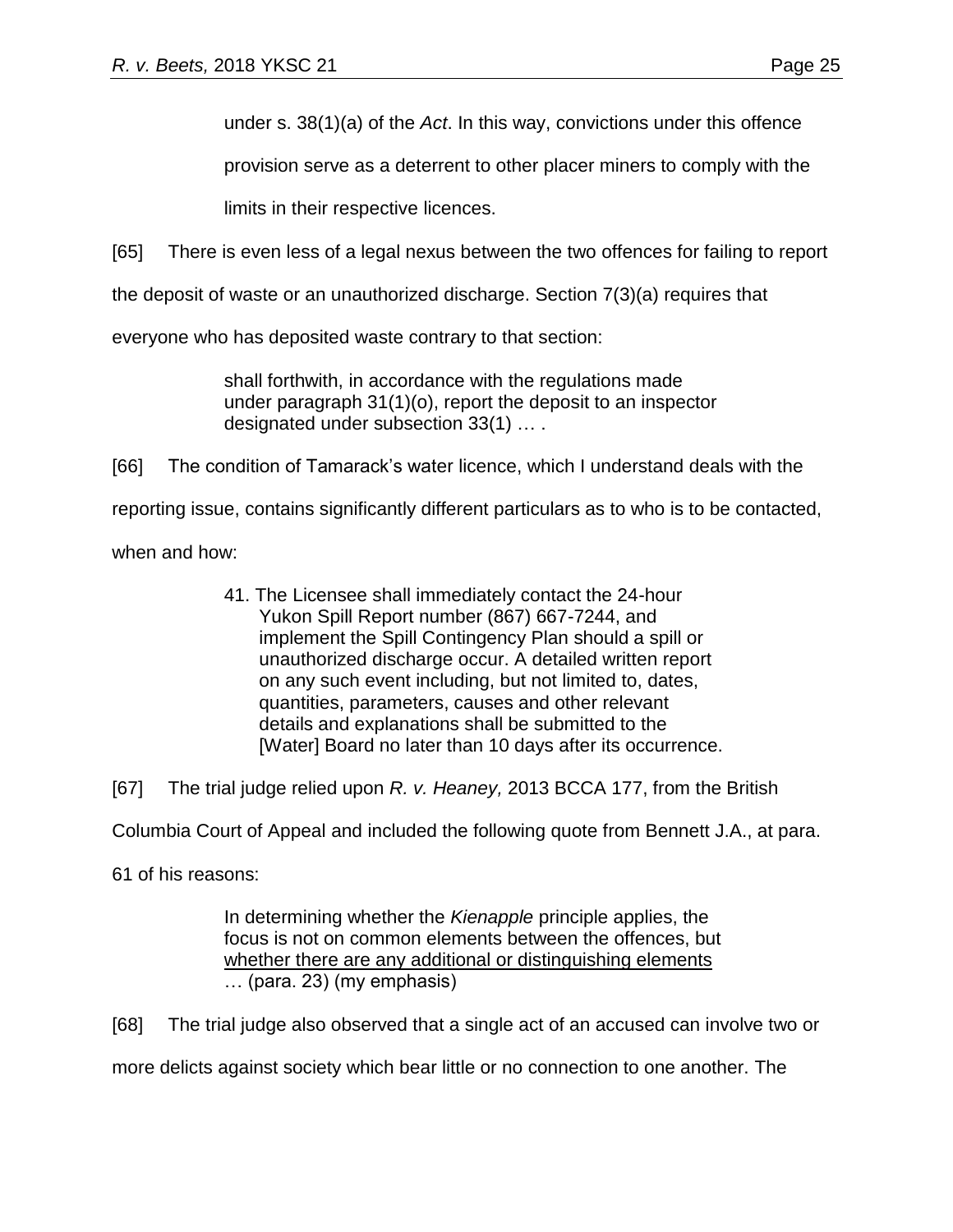example he used as an analogy is where an individual on a probation order with a

condition to keep the peace and be of good behaviour subsequently commits an

assault. That person can then be found guilty of both breach of probation and the

assault. This example was also used by Dickson C.J.C. in *Prince*, at para. 28, along

with several others.

[69] He then concluded, at para. 68, as follows:

The licence to which Tamarack, Inc. is subject obliges it to follow each and every condition, and its failure to do so may result in a prosecution. In my view, the lack of compliance by Tamarack, Inc. with the terms of this licence is an additional and distinct element which renders the *Kienapple* principle inapplicable in the circumstances of this case. (my emphasis)

[70] I am satisfied that the trial judge was correct in this conclusion.

# *4) Did the trial judge err either in his assessment of the relevant sentencing factors, or by imposing sentences that are demonstrably unfit?*

[71] The standard of review on an appeal from a sentence was addressed at some length by the Supreme Court of Canada in *R v. Lacasse*, 2015 SCC 64 ("*Lacasse*"), at paras. 36 through 55. The analysis begins with the observation that appellate courts may not lightly intervene, as trial judges have a broad discretion to impose the sentence they consider appropriate within the limits established by law. The Supreme Court stated that an appellate court may not intervene unless it is convinced that the sentence is not fit, that is to say that the sentence is found to be clearly unreasonable. Trial courts are entitled to considerable deference. Absent an error in principle, failure to consider a relevant factor or an over-emphasis of the appropriate factors, a court of appeal should only intervene if the sentence is demonstrably unfit. Although an appellate court might entertain a different opinion than the trial court, that will generally not constitute an error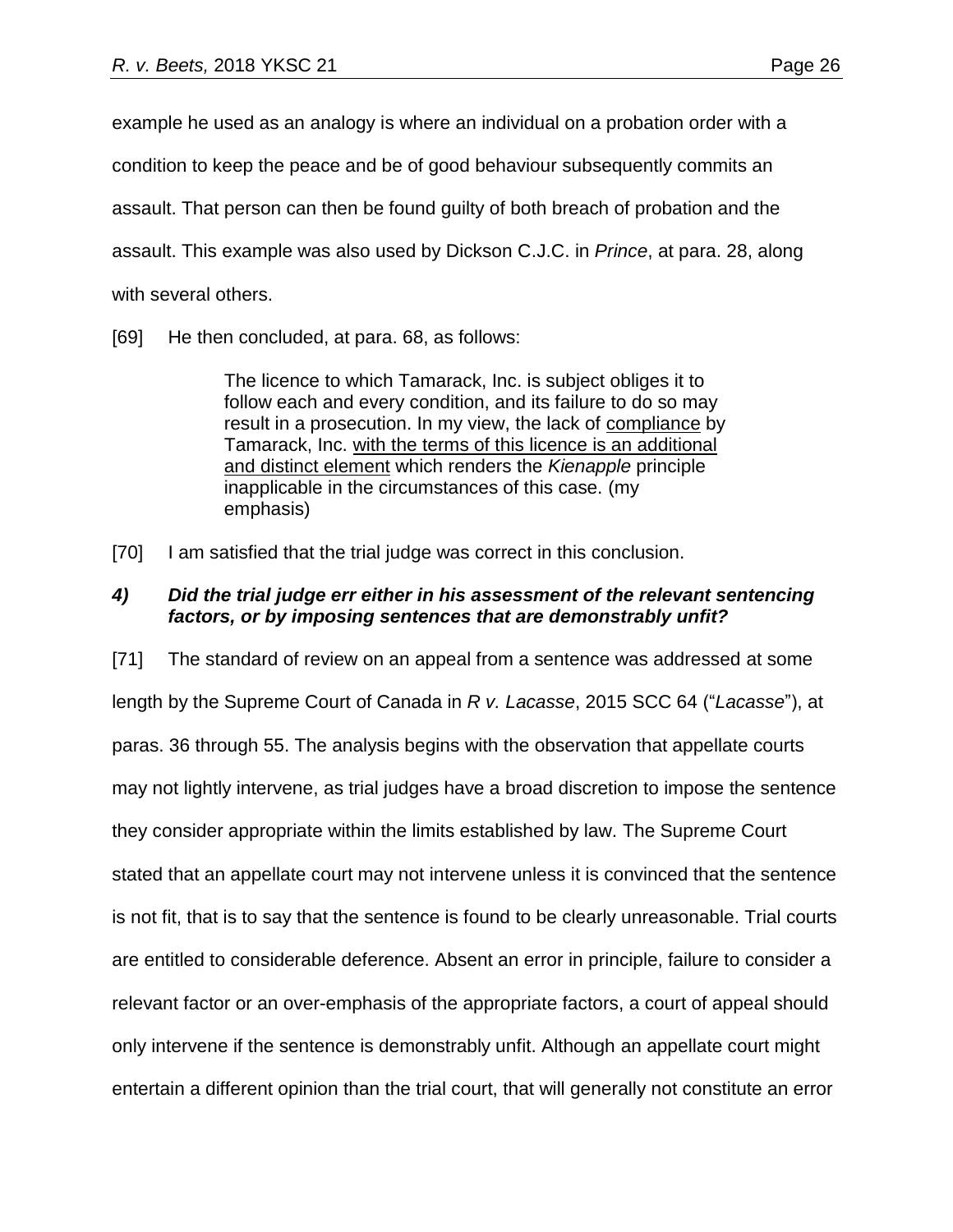of law. In other words, the Court cautioned that an appellate court may not intervene simply because it would have weighed the relevant factors differently. In general, there is a very high threshold in determining whether a sentence is demonstrably unfit. In particular, the principle of parity of sentences is secondary to the fundamental principle of proportionality, i.e. a sentence must be proportionate to the gravity of the offence and the degree of responsibility of the offender. Finally, the Supreme Court confirmed that sentencing is an inherently individualized process.

[72] In this case, Beets was fined \$4,000 on Count #1 and \$2,000 on Count #2, for a total of \$6,000. Tamarack was fined \$10,000 on Count #1, \$5,000 on Count #2, \$5,000 on Count #3 and \$5,000 on Count #4, for a total of \$25,000. The reasons for sentence can be found at *R. v. Tamarack, Inc.,* 2017 YKTC 40.

[73] In a prior proceeding, Favron pled guilty to depositing waste into water in a water management area and failing to report the deposit of such waste. On a joint submission, he was sentenced to pay fines of \$1,000 and \$500, respectively, plus a 15 percent fine surcharge, for a total of \$1,725.

[74] The appellants' counsel began his submissions in this area by stating that the fundamental principle of sentencing is that similar offenders committing similar offences in similar circumstances should receive similar sentences. In this regard he was pointing to the significant disparity between the sentences imposed on Favron and those imposed on the appellants. However, the flaw in this submission is that it deals with the principle of "parity" in sentencing, which the Supreme Court in *Lacasse* clearly stated is "secondary" to the fundamental principle of proportionality.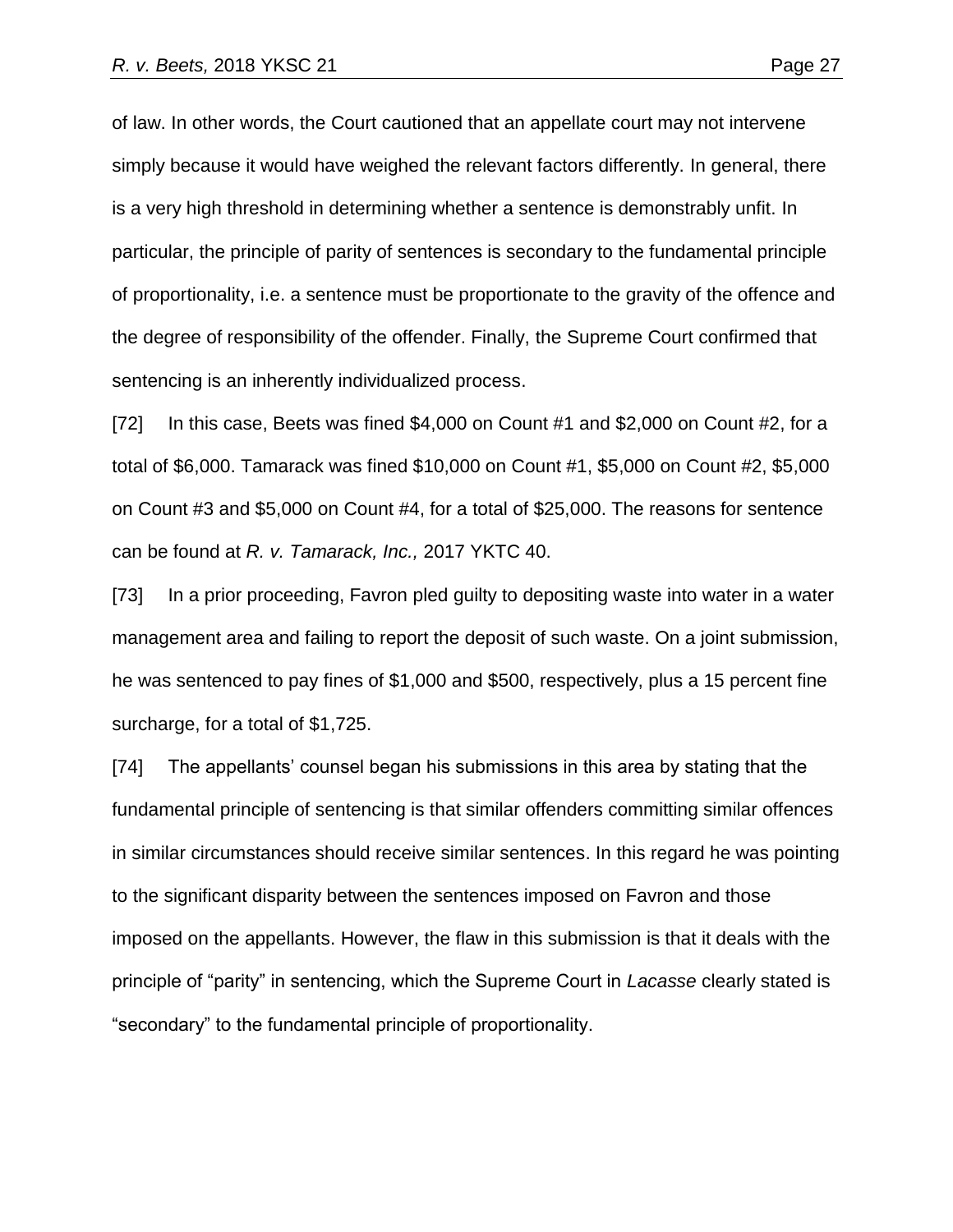[75] The appellants' counsel takes no issue with the principles of sentencing for environmental offences, which the trial judge derived from *R. v. United Keno Hill Mines Ltd.*, [1980] Y.J. No. 10 (T.C.) and *R. v. Terroco Industries Ltd.*, 2005 ABCA 141 ("*Terroco*"). Combining the language from those two cases, those principles are essentially:

- 1) the criminality of the conduct/culpability of the offender;
- 2) the nature of the environmental damage/harm;
- 3) the extent of attempts to comply;
- 4) remorse/acceptance of responsibility;
- 5) the size of the corporate offender;
- 6) benefits realized by the offence;
- 7) offender's prior record and past involvement with the authorities; and
- 8) deterrence.

[76] I will deal with each of these in more or less the same order as the trial judge.

#### **Culpability**

[77] The appellants' counsel submits that the trial judge erred when he stated that Beets "abdicated both his managerial responsibility and his corporate responsibility as a principal of Tamarack" (para. 11 of his reasons for sentence). This is because Tamarack was separately punished for its involvement with the incident. Therefore, says counsel, it should not have been considered an aggravating circumstance in sentencing Beets, that he abdicated both his personal responsibility as the site supervisor and his corporate responsibility in representing Tamarack.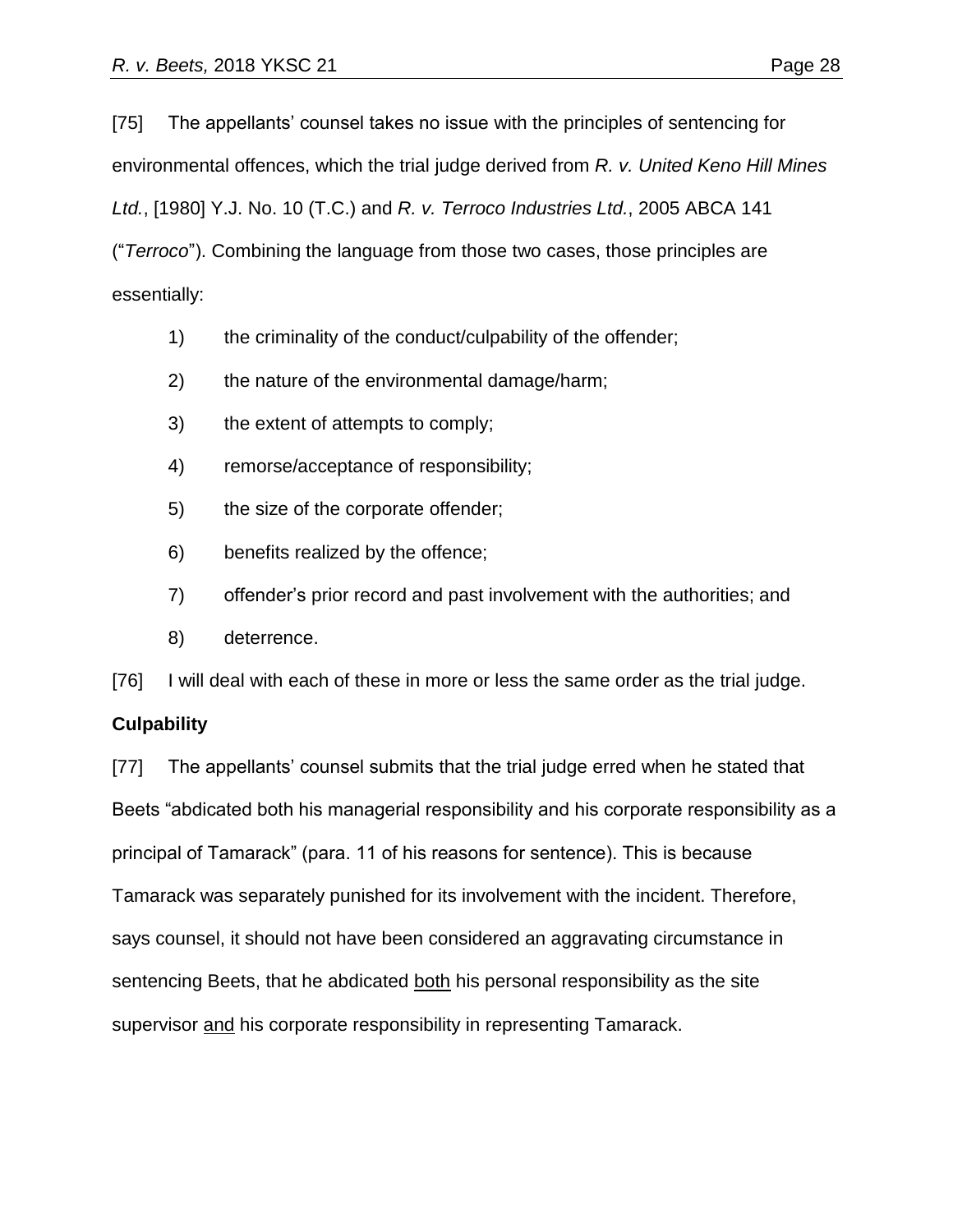[78] The trial judge also found here that the incident was "clearly neither inadvertent nor accidental" (para. 12). However, the appellants' counsel submits that the trial judge did not properly recognize that this was not a case of an ongoing environmental discharge over a period of time, as in many of the precedent cases. Rather, the event was unplanned and short-lived.

[79] I am not so sure it cannot fairly be said that the trial judge viewed Beets' abdication of his corporate responsibility as a principal of Tamarack as an aggravating circumstance. Certainly, nowhere in his reasons did he say that he viewed both Beets and Tamarack as "equally culpable", as suggested by the Crown. Rather, I view the trial judge's statement in this regard as simply a finding of fact, which is supported by the evidence. Beets was acting in a dual role on the mine site, both as site supervisor and Favron's employer, as well as a director and representative of Tamarack. The trial judge did not err in making this finding.

[80] As for the appellants' complaint that the incident was unplanned and short-lived, the flipside of that coin is that Beets knowingly permitted the incident to happen and made the choice not to act. This was also done in circumstances where it was reasonably foreseeable that the pouring of gasoline onto the waters in the dredge pond could have been in violation of Tamarack's water licence. It would have been very easy for Beets to have simply said "no" to Favron, and prevented the entire incident. Rather, he responded apathetically that he did not "give a fuck", and then enthusiastically became involved with the scene once the camera was rolling.

[81] In my view, this conduct supported the trial judge's conclusion that the culpability of Beets and Tamarack was "in the mid-range on the spectrum".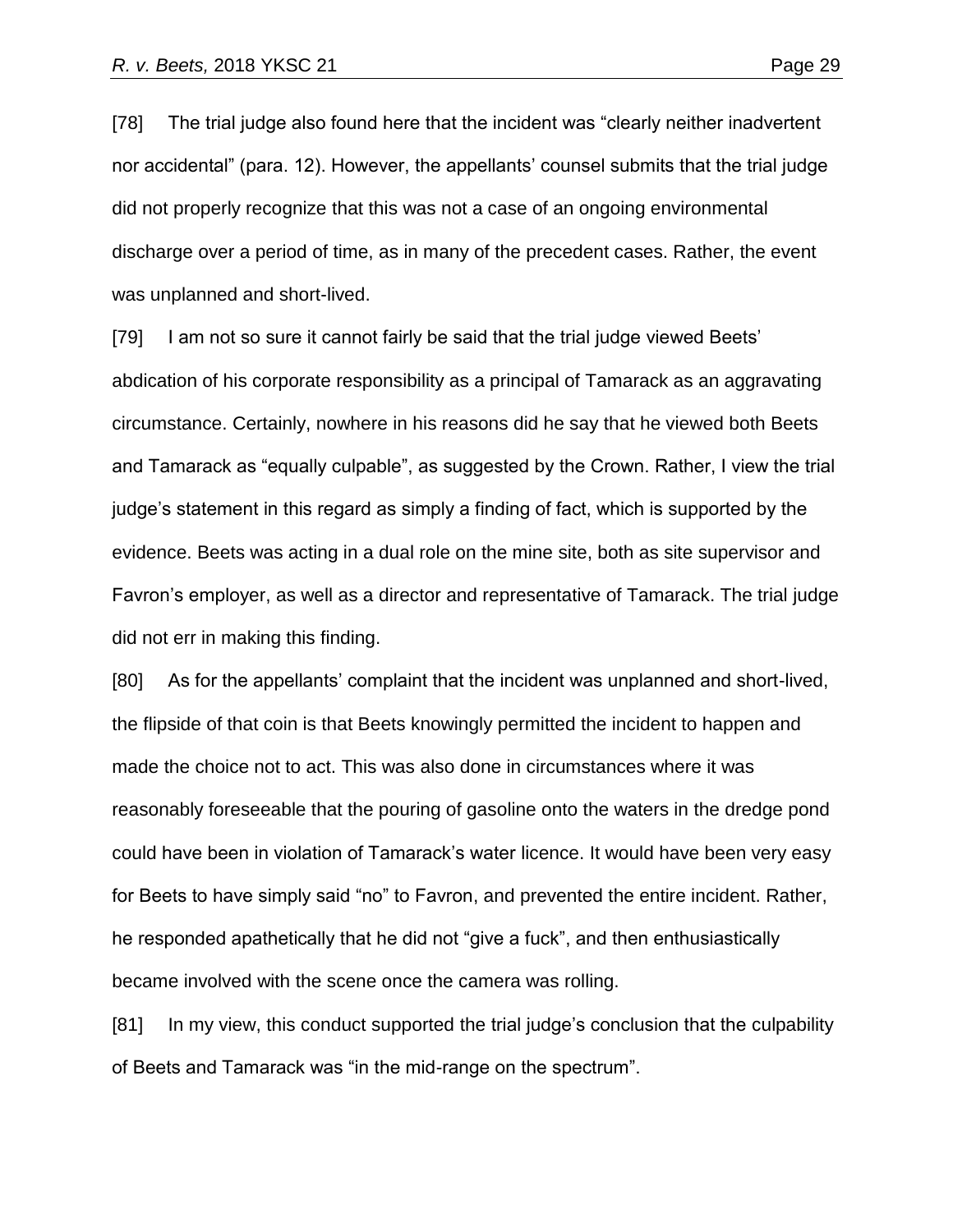# **Environmental Damage**

[82] Here, the appellants' counsel submits that the trial judge was completely wrong in concluding that the environmental damage was "on the lower end of the spectrum". In particular, the trial judge stated at para. 13:

> … Although the harm was not ascertainable, the evidence established that the combustion of gasoline and water may lead to dangerous by-products entering the water system.

[83] This conclusion, says counsel, ignores the evidence of the Crown's expert when asked on cross-examination whether, after the fire burned out, the concentration of remaining pollutants "would not have had any impact by the time that the water got to the Indian River  $\ldots$  ?" The expert replied, "That's likely to be the case".<sup>3</sup>

[84] In some ways, this argument is similar to the unsuccessful one made by the appellants under the *de minimis* issue regarding the extent of the environmental harm. In any event, I reject it again for the following reasons. First, while I agree that the trial judge may have gone a little far in talking about dangerous by-products entering the water system, he did acknowledge that the harm was "not ascertainable", i.e. not capable of positive determination or measurement. Second, he also used the tentative word "may" in talking about pollutants entering the water system. Third, the argument ignores the evidence of the toxic nature of gasoline, which I discussed above. Finally, the trial judge acknowledged that the absence of ascertainable harm is not a mitigating factor, but merely a neutral one, relying upon the *Terroco* decision, at para. 47.

 3 Transcript, April 18, 2017, p. 41.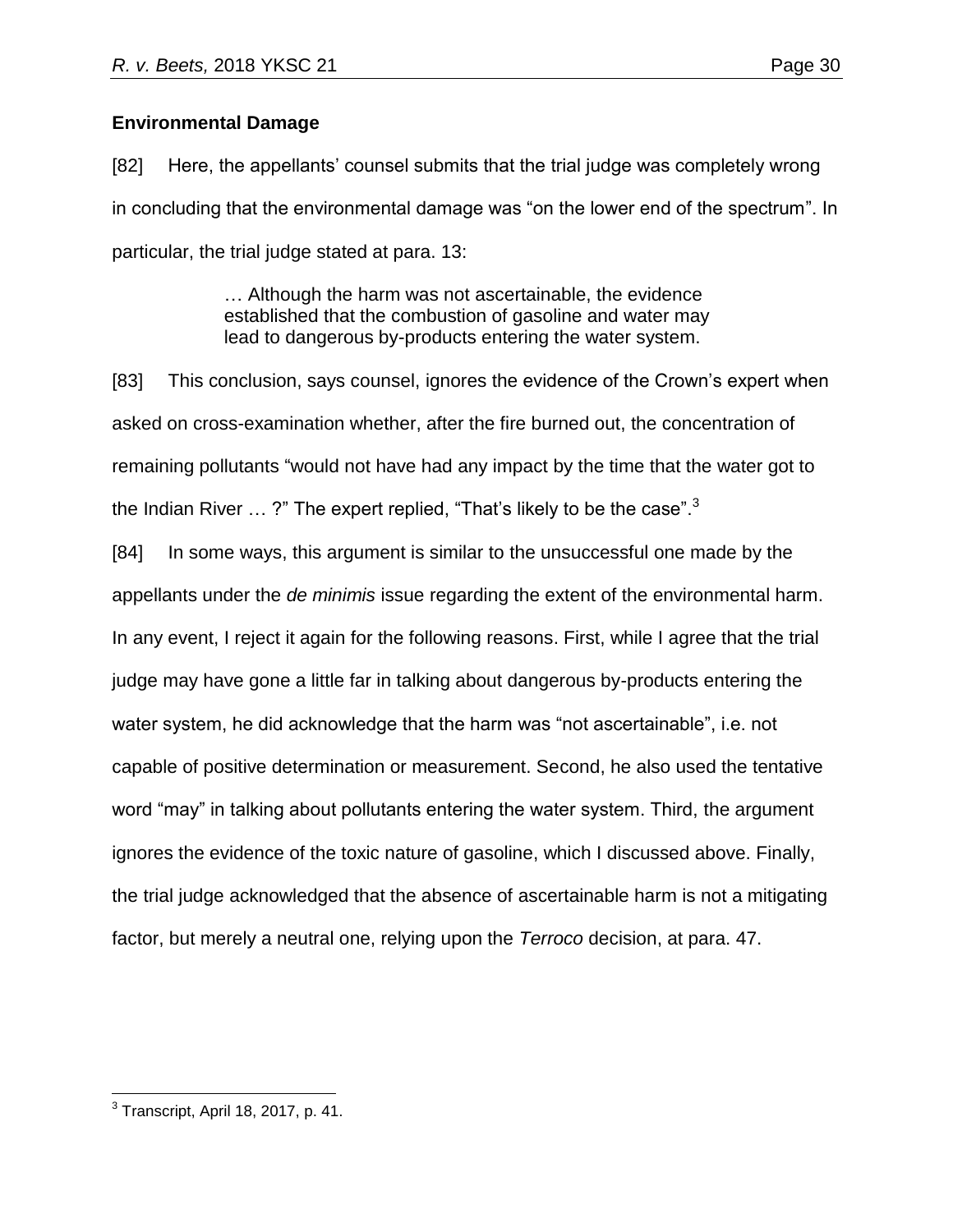#### **Remorse**

[85] The appellants' counsel submits that when he described the incident at the sentencing hearing as a "storm in a teacup", the trial judge, at para. 18 of his reasons, used this as an indication of Beets' lack of remorse. In my view, this submission requires a bit of mind-reading in terms of what the trial judge was thinking. I do not read the passage as faulting Beets for the submissions of his lawyer, although it would not have been improper for the trial judge to have assumed that that submission was based on the nature of Beets' instructions to counsel.

[86] Counsel further argued that the trial judge's reference to Beets' "active participation in the filming of this environmental offence by going in front of the cameras while the dredge pond fire burned" was an inappropriate consideration to support his conclusion that there was no remorse. I disagree.

[87] In any event, the arguments of appellants' counsel here are indeed nothing more than a tempest in a teacup, as there was no evidence of remorse from either appellant, and the trial judge made no error in addressing this factor.

## **Deterrence**

[88] Here, the trial judge recognized that the primary purpose in sentencing for environmental offences is deterrence, both general and specific (para. 19). He also stated, in his reasons:

> [20] A fine should not be perceived either by the offender or the general public as a cost of doing business. In other words, while the penalty must be fair, it must also have some impact on the offenders. Where, as here, the environmental infractions under scrutiny were broadcast widely to a large viewership, the need for both specific and general deterrence is an important factor.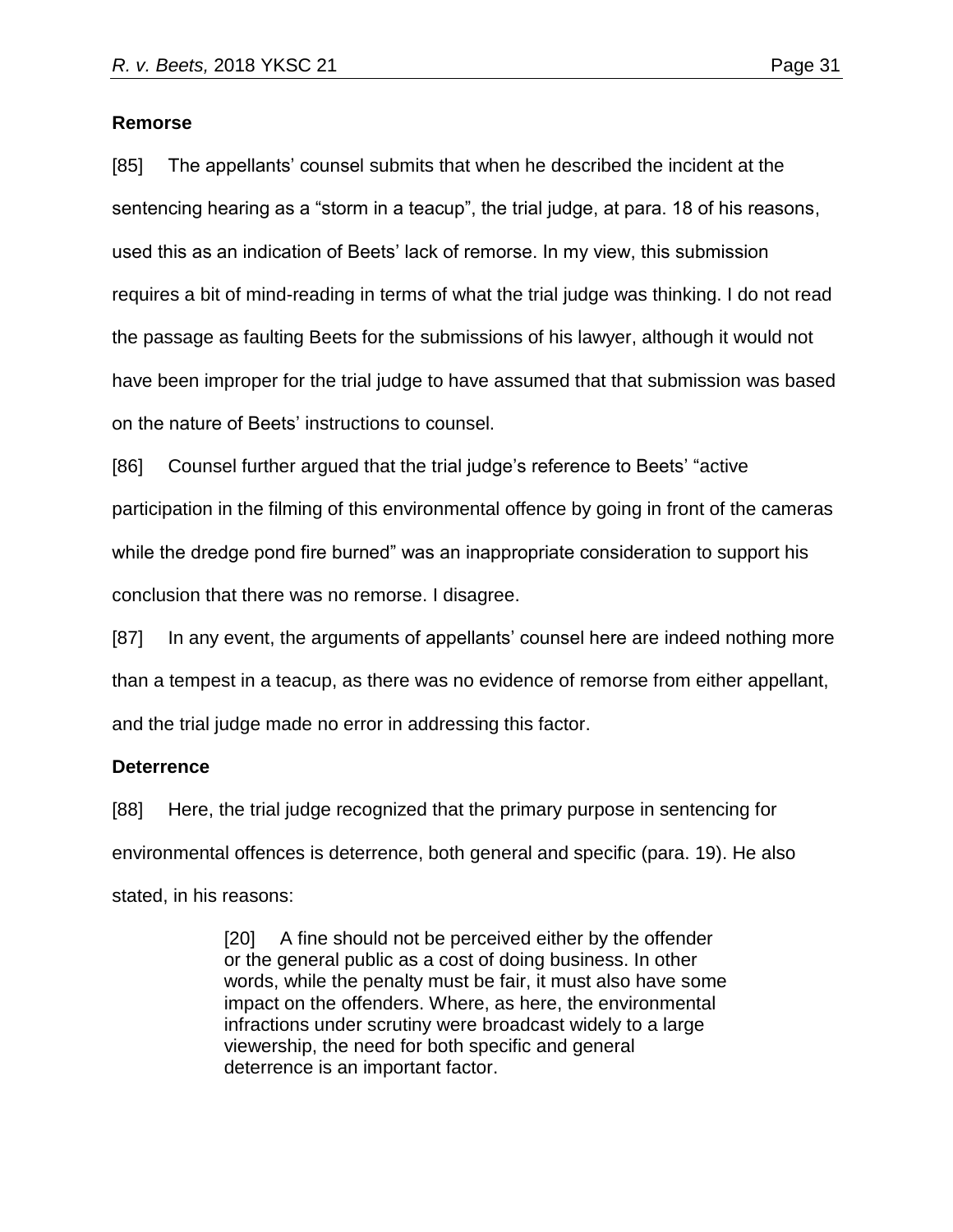[89] The appellants' counsel takes issue with the trial judge's reference to "the cost of doing business". That is because this was not a situation where the offenders were disregarding their environmental responsibilities over a period of time with the intention of saving costs, as is the case in many of the precedents. Rather, he submits that this was a very isolated incident, flowing from a spontaneous act of bad judgment, with no significant harmful consequences. Further, it was not committed during the normal mining operations. Finally, it was only by chance that it was caught on camera, because the film crew had finished filming for the day when it happened.

[90] I agree with all of these submissions. However, they do not support the implied suggestion by counsel that this somehow undermines the need for specific and general deterrence.

[91] In particular, the appellants' counsel submitted that the fact the incident was broadcast is of no relevance. I disagree. In my view, the fact that the incident was widely broadcast does justify significant importance being placed upon general deterrence, specifically for the purpose of deterring others from committing similar acts for entertainment purposes.

[92] The appellants' counsel further submitted that, because of the uniqueness of this situation and the fact that similar incidents have not occurred in the past, it is unlikely that similar incidents will occur in the future, thus reducing the need for denunciation and specific deterrence. I generally agree that this argument supports the view that the need for specific deterrence is reduced, but not the need for denunciation.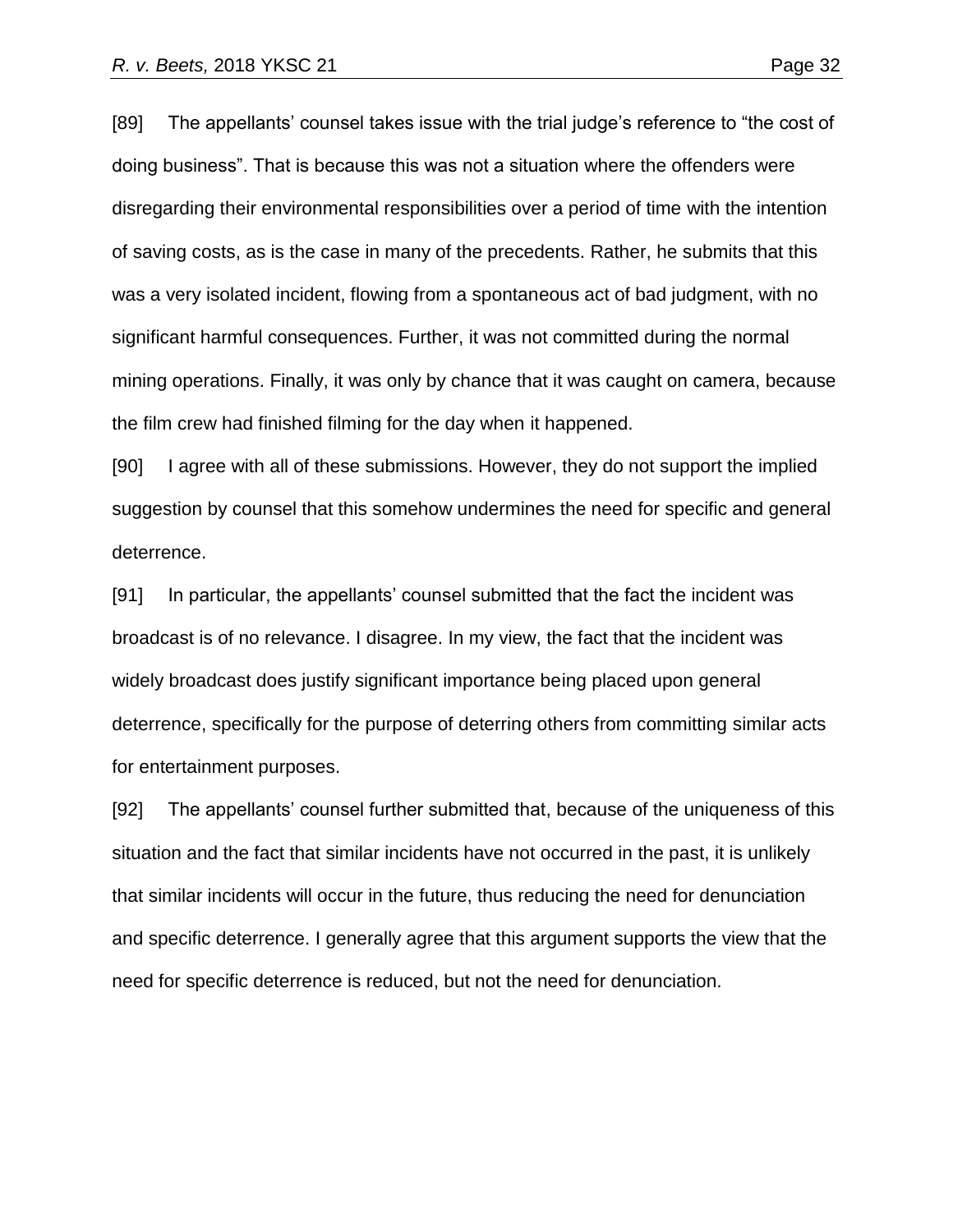[93] Further, this argument is countered by the principle that the absence of remorse should logically lead to a greater need for specific deterrence. This was addressed by the Alberta Court of Appeal in *Terroco*, as follows:

> 56 When considering specific deterrence sentencing judges should consider many of the factors I have already outlined. For example, the degree of remorse informs the need for specific deterrence. An offender that takes responsibility for its actions and cooperates with the authorities is on a different footing than an offender that increases its culpability by, for example, attempting a surreptitious cleanup of a spill to avoid civil and penal consequences. (my emphasis)

In this case there was no evidence of remorse by either appellant and consequently

there is a significant need for specific deterrence. This is especially the case for Beets,

because he knew the incident was being filmed and let it happen nonetheless.

[94] In my view, there is nothing in what the trial judge said regarding deterrence which was clearly unreasonable.

## **Size of the Corporation**

[95] The appellants' counsel does not dispute the finding of the trial judge that Tamarack is one of the largest privately held placer companies in the Yukon. Rather, his complaint is that the trial judge inferred from the fact that Tamarack possesses 337 placer claims, each of which requires a work expenditure, or payment in lieu, of at least \$200 a year per claim to keep each claim in good standing, that Tamarack spends over \$67,000 a year to maintain these claims. Counsel says that there was no evidence to support that inference.

[96] I agree that there was no such evidence, apart from the submission of Crown counsel at the sentencing hearing. It may be that the trial judge overstepped himself somewhat in assuming that Tamarack would spend \$67,000 a year to maintain its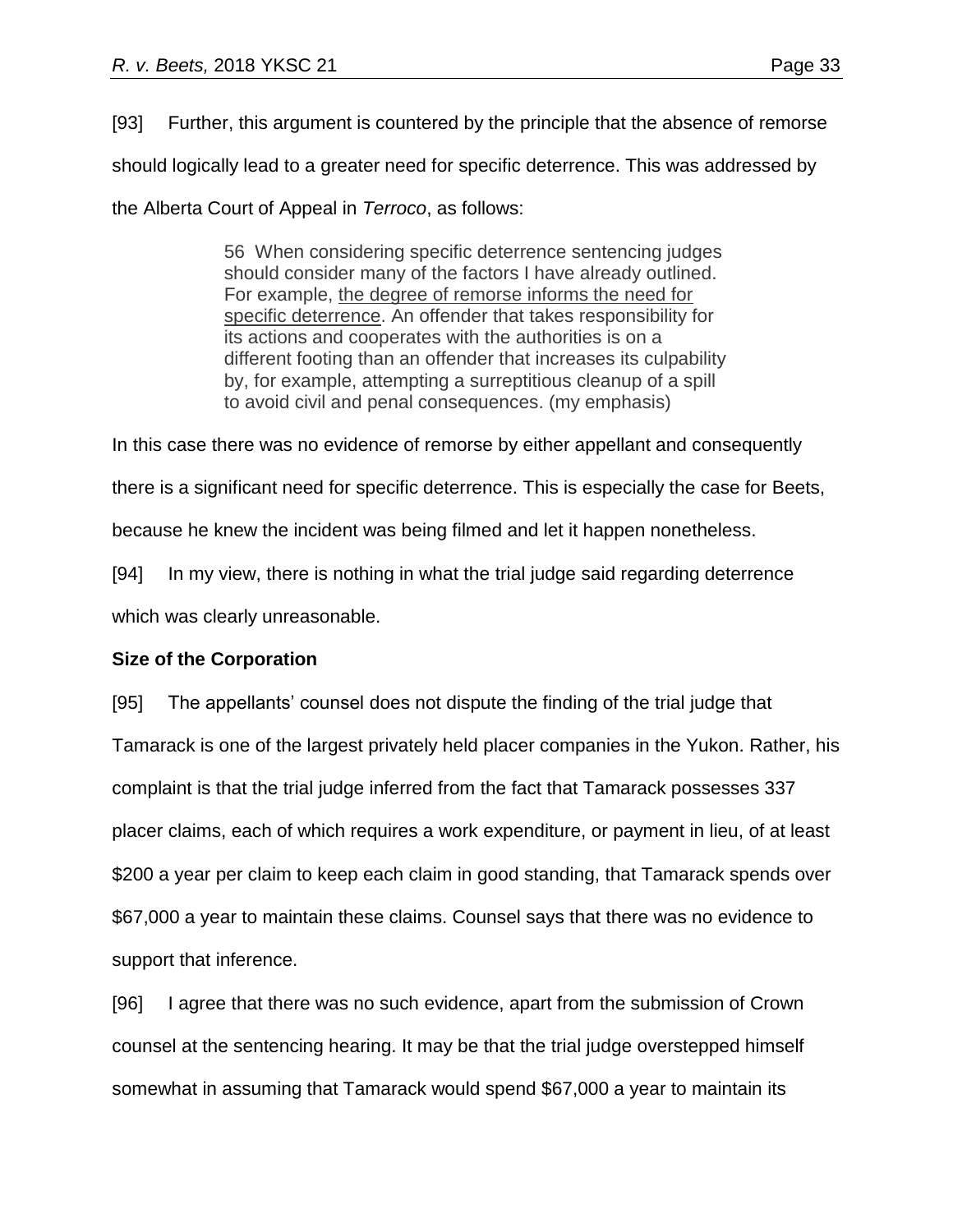claims. On the other hand, I believe I can take judicial notice of the fact that the alternative to paying \$200 to the Mining Recorder for each claim in each year is that the claim holder can swear a statutory declaration verifying that roughly \$200 worth of work has been done on the claim in the preceding year. Accordingly, whether Tamarack actually pays out \$67,000 in cash each year to maintain its claims, or whether it pays some amount of cash and conducts some amount of work worth at least \$200 on each claim, in the end Tamarack must either pay to keep claims alive or perform work in lieu, of roughly the same value, and the total value of the cash payments and work in lieu

would be about \$67,000.

[97] It is also apparent from viewing the video that Tamarack possesses and operates a significant number of pieces of heavy equipment, such as excavators, dozers, rock trucks, trailers and sluice machines.

[98] As I understand it, the point of considering the size of the corporation is to ensure that whatever penalty is imposed is having a genuine deterrent impact upon it. As I will come to in a moment, while different judges may come up with different fine amounts, a total of \$25,000 in fines imposed against Tamarack is proportionate to its size and apparent means. Indeed, I presume that one of the reasons for this appeal is that Tamarack has felt the pinch of those fines.

[99] Further, both Beets and Tamarack could have made submissions to the trial judge as to their ability to pay a fine, but neither appellant did so.

[100] The trial judge committed no error here.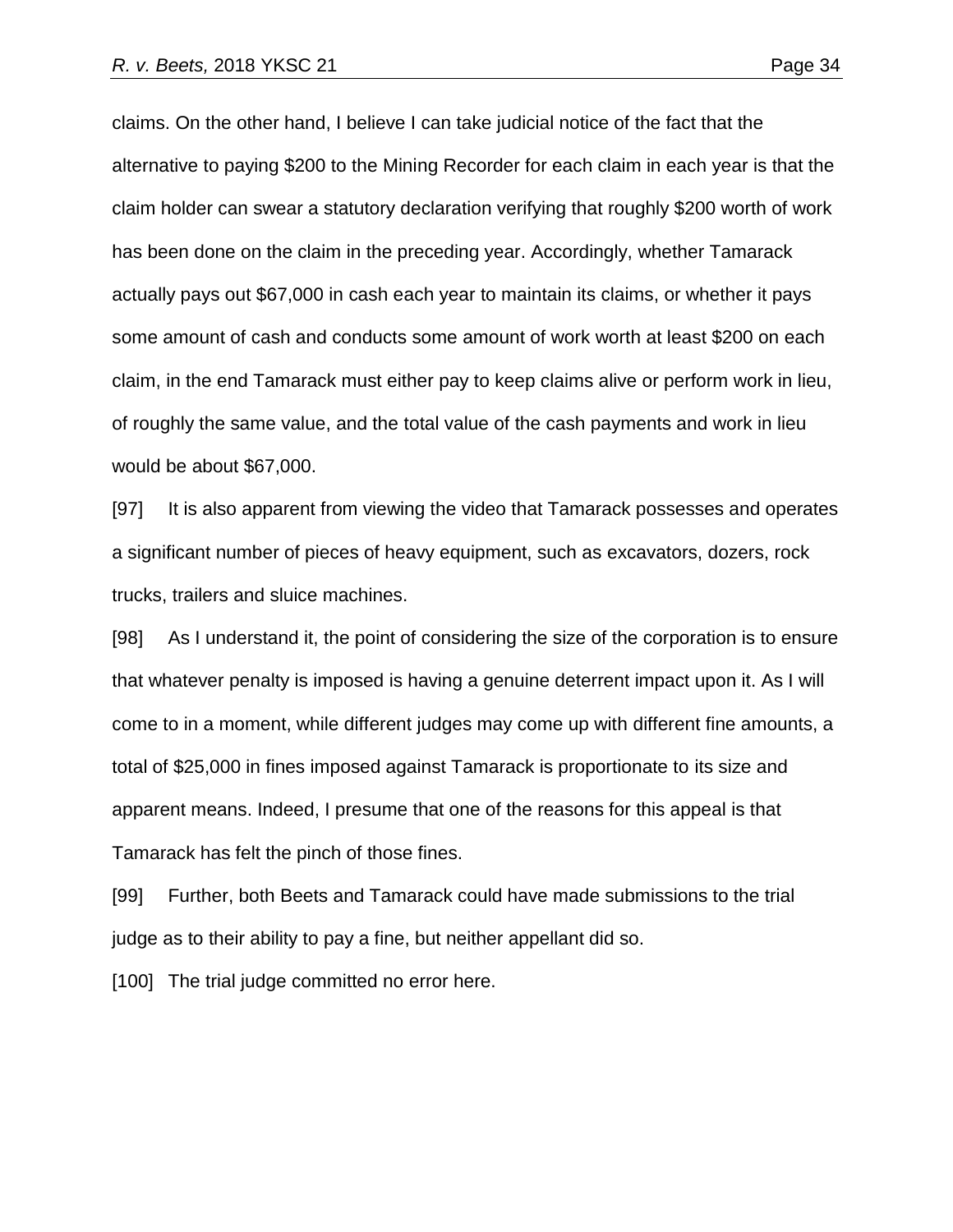# **Offenders' Record**

[101] The trial judge properly recognized that neither Beets nor Tamarack has a prior record for environmental offences. I did not understand the appellants' counsel to take any issue in this regard. Indeed, he submitted that there is no evidence that there have even been prior breaches of the water licence by Tamarack, which is important, given its large corporate size and the number of claims it owns.

# **Benefit of this Activity**

[102] Here, the Crown does not allege that either appellant received any direct

financial benefit from this incident and in particular, from the fact that it was widely

broadcasted to a large viewership. Nevertheless, the trial judge did find that Beets, in

particular, as one of the stars of the "Gold Rush" television show would have benefited

in some fashion or other (para. 26), although there was no way to "accurately quantify"

the benefit (para. 23). He also made the following statements:

[24] Although it is argued that neither Mr. Beets nor Tamarack, Inc. had any control over the production of the television episode, including what footage was used, there also was no evidence presented that either attempted to dissuade the production personnel from airing this footage. As a result, the Gold Rush episode sensationalized the illegal dumping and lighting of fuel in the dredge pond.

[25] Based on the dramatic fashion in which this incident was presented in the television episode, it may be inferred that the sensationalized footage was employed in order to make for "good television".

It is certainly correct for the trial judge to have concluded that there was no attempt by either appellant to dissuade the production company from airing the particular footage where the gasoline was set alight. Given the fact that the footage was used extensively in subsequent advertisements for the episode "Hundreds of Ounces", one could infer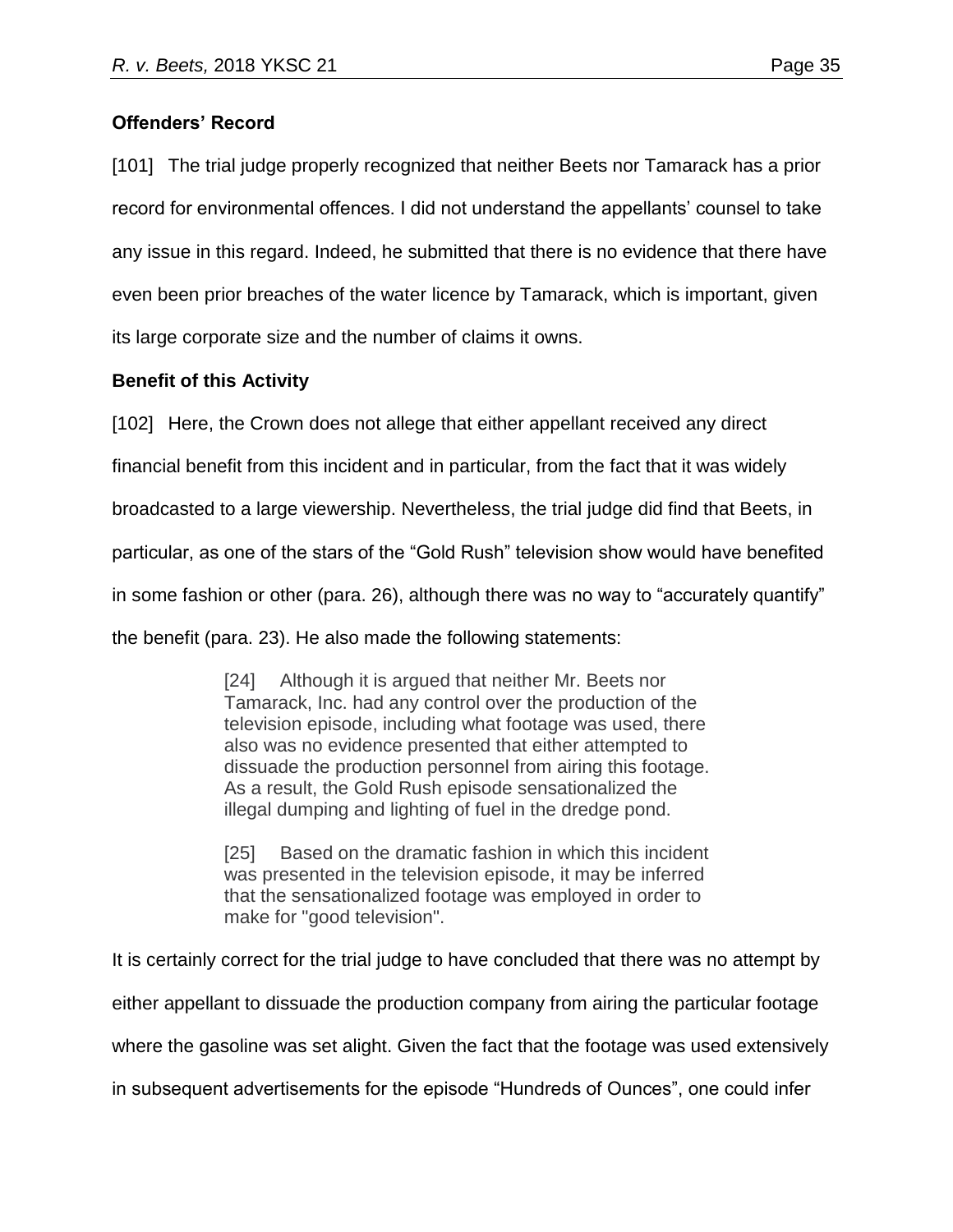that both Beets and Tamarack, for whatever reason, enjoyed the notoriety of being featured in the clip.

[103] Further, as I suggested earlier, it would not be entirely speculative to infer that Tamarack would receive some benefit through its fame resulting from the broadcast of the incident, as part of the overall episode and series. For example, such benefits might include more favourable treatment by financiers, mining equipment suppliers or even fellow miners. They might also include advantages with respect to its ability to hire new personnel who wish to work for such a notorious company.

## **Extent of Attempts to Comply**

[104] This factor was addressed briefly by the trial judge in dealing with the issue of culpability. He recognized that Tamarack had not established any training program for employees dealing with fuels, or those who might have access to fuels, nor any defined method to combat fuel spills. This conclusion is supported by the evidence of Favron.<sup>4</sup>

## **Overall Fitness of the Sentences**

[105] The trial judge began his examination of the case law by recognizing that environmental pollution cases, the circumstances are often quite unique and can be considered on its own merits (para. 27). He then went through a series of cases, which I found to be largely distinguishable because in virtually every case there were guilty pleas and involved joint submissions. The same was true for Favron's sentencing. [106] One case that did bear some similarities to the case at bar was addressed by the trial judge as follows:

> [37] In the case of *R. v. Teck Cominco Metals Ltd.*, [2003](https://advance.lexis.com/search/?pdmfid=1505209&crid=8e4d806f-c915-4a3e-98a6-76d8f0d323c8&pdsearchterms=2017yktc40&pdicsfeatureid=1517129&pdstartin=hlct%3A1%3A11&pdtypeofsearch=searchboxclick&pdsearchtype=SearchBox&pdqttype=and&pdpsf=%3A%3A1&ecomp=5gkck&earg=pdpsf&prid=af8a28d1-0f2a-4627-acc8-4cf3db711cfa)  [NUCJ 5,](https://advance.lexis.com/search/?pdmfid=1505209&crid=8e4d806f-c915-4a3e-98a6-76d8f0d323c8&pdsearchterms=2017yktc40&pdicsfeatureid=1517129&pdstartin=hlct%3A1%3A11&pdtypeofsearch=searchboxclick&pdsearchtype=SearchBox&pdqttype=and&pdpsf=%3A%3A1&ecomp=5gkck&earg=pdpsf&prid=af8a28d1-0f2a-4627-acc8-4cf3db711cfa) the defendant company pleaded guilty to having permitted the deposit of diesel fuel, a deleterious substance

 $\overline{a}$ 4 Transcript, April 18, 2017, p. 24.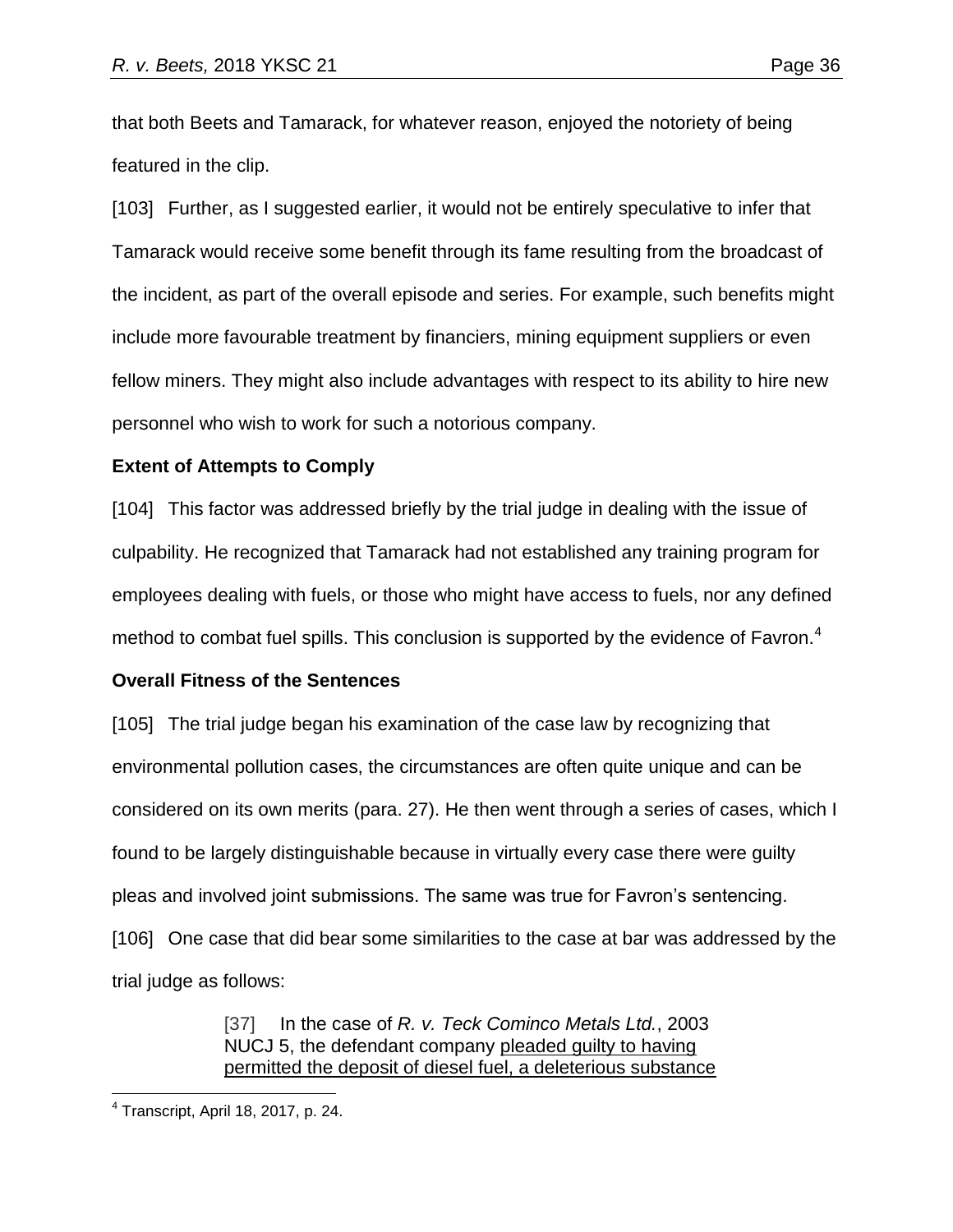to fish, in a place where it might enter waters frequented by fish, contrary to the *Fisheries Act*. The incident leading to the prosecution consisted of a fuel leak which occurred when diesel was being transferred between two tanks. The leak resulted in a significant amount of diesel mixing with rainwater. Some of the diesel water mixture subsequently entered the waters of Crozier Strait, however, there was minimal damage to the environment. Teck Cominco had a solid environmental and safety operating record and no previous convictions.

[38] The sentencing Court imposed a \$5,000 fine and ordered the company to pay \$25,000 to the Crown to promote fish and fish habitat in Nunavut. (my emphasis)

[107] Another case that caught my attention on the appeal, but was not referred to by the trial judge, is an unreported decision by Ruddy J., of the Territorial Court, dated May 17, 2017.<sup>5</sup> The case involves some similarities to the one at bar, as well as a number of differences. First, it is a Yukon case, in the same general geographic area as the case at bar. The offenders there were No Name Resources Inc. and Cameron Johnson. I am informed by Crown counsel that Johnson was the director of No Name, which was a small family-run placer mining operation in the Dawson Mining District. There was an accidental breach of a settlement pond that allowed a significant discharge of effluent into a tributary that eventually flowed into the Indian River. Johnson took quick steps to shut down the operation in order to fix the breach. There was no significant environmental harm. Johnson pled guilty on behalf of his company and himself and exhibited remorse. There was also a joint submission on the penalty. In addition, the Court received evidence about the company's, and Johnson's, ability to pay, which was limited. The company was fined a total of \$15,000 for two breaches of its water licence and Johnson was fined \$5,000, for a total of \$20,000.

 $\overline{a}$  $5$  Court File # 16-11342.